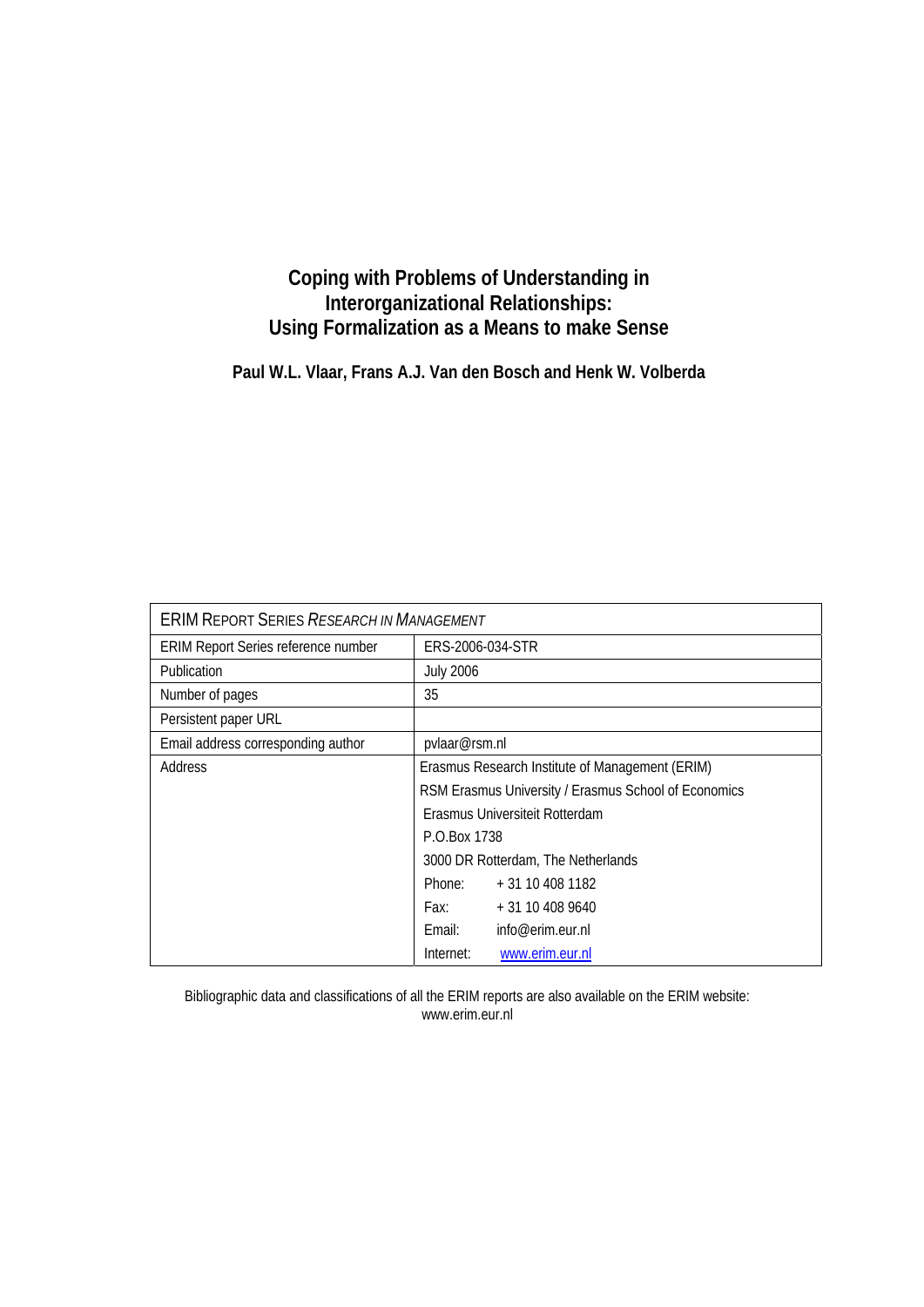# **E**RASMUS **R**ESEARCH **I**NSTITUTE OF **M**ANAGEMENT

# REPORT SERIES *RESEARCH IN MANAGEMENT*

| <b>ABSTRACT AND KEYWORDS</b>  |                                                                                                                                                                                                                                                                                                                                                                                                                                                                                                                                                                                                                                                                                                                                                                                                                                                                                                                                                                                                                                                                                                                                                                                                                                                                                                                                                                                                                                                                                                                                                                                                                                                                                    |
|-------------------------------|------------------------------------------------------------------------------------------------------------------------------------------------------------------------------------------------------------------------------------------------------------------------------------------------------------------------------------------------------------------------------------------------------------------------------------------------------------------------------------------------------------------------------------------------------------------------------------------------------------------------------------------------------------------------------------------------------------------------------------------------------------------------------------------------------------------------------------------------------------------------------------------------------------------------------------------------------------------------------------------------------------------------------------------------------------------------------------------------------------------------------------------------------------------------------------------------------------------------------------------------------------------------------------------------------------------------------------------------------------------------------------------------------------------------------------------------------------------------------------------------------------------------------------------------------------------------------------------------------------------------------------------------------------------------------------|
| Abstract                      | Research into the management of interorganizational relationships has hitherto primarily focused<br>on problems of coordination, control and to a lesser extent, legitimacy. In this article, we assert<br>that partners cooperating in such relationships are also confronted with 'problems of<br>understanding'. Such problems arise from differences between partners in terms of culture,<br>experience, structure and industry, and from the uncertainty and ambiguity that participants in<br>interorganizational relationships experience in early stages of collaboration. Building on Karl<br>Weick's theory of sensemaking, we advance that participants in interorganizational relationships<br>use formalization as a means to make sense of their partners, the interorganizational<br>relationships in which they are engaged and the contexts in which these are embedded so as to<br>diminish problems of understanding. We offer a systematic overview of the mechanisms through<br>which formalization facilitates sensemaking, including: (1) focusing participants' attention; (2)<br>provoking articulation, deliberation and reflection; (3) instigating and maintaining interaction; and<br>(4) reducing judgment errors and individual biases, and diminishing incompleteness and<br>inconsistency of cognitive representations. In this way, the article contributes to a better<br>understanding of the relationships between formalization and sensemaking in collaborative<br>relationships, and it carries Karl Weick's thinking on the relationship between sensemaking and<br>organizing forward in the context of interorganizational management. |
| Free Keywords<br>Availability | Formalization, Sensemaking, Understanding, Interorganizational Cooperation<br>The ERIM Report Series is distributed through the following platforms:<br>Academic Repository at Erasmus University (DEAR), DEAR ERIM Series Portal<br>Social Science Research Network (SSRN), SSRN ERIM Series Webpage<br>Research Papers in Economics (REPEC), REPEC ERIM Series Webpage                                                                                                                                                                                                                                                                                                                                                                                                                                                                                                                                                                                                                                                                                                                                                                                                                                                                                                                                                                                                                                                                                                                                                                                                                                                                                                           |
| Classifications               | The electronic versions of the papers in the ERIM report Series contain bibliographic metadata<br>by the following classification systems:<br>Library of Congress Classification, (LCC) LCC Webpage<br>Journal of Economic Literature, (JEL), JEL Webpage<br>ACM Computing Classification System CCS Webpage<br>Inspec Classification scheme (ICS), ICS Webpage                                                                                                                                                                                                                                                                                                                                                                                                                                                                                                                                                                                                                                                                                                                                                                                                                                                                                                                                                                                                                                                                                                                                                                                                                                                                                                                    |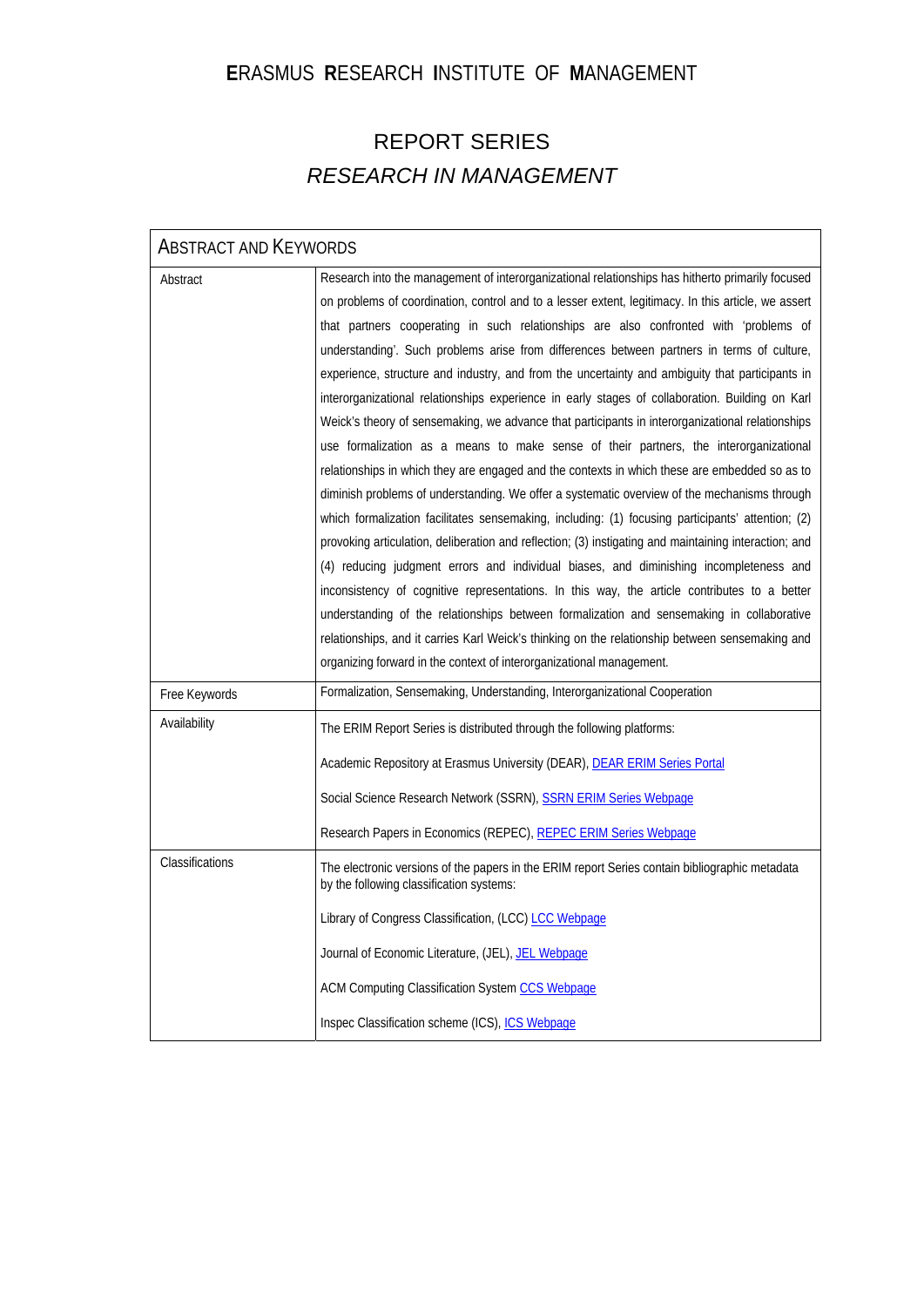## Coping with Problems of Understanding in Interorganizational Relationships:

## Using Formalization as a Means to make Sense

**Paul W.L. Vlaar** 

**Frans A.J. Van den Bosch** 

**Henk W. Volberda** 

Dept. of Strategic Management and Business Environment

RSM Erasmus University

Erasmus University Rotterdam

P.O. Box 1738, 3000 DR Rotterdam, The Netherlands

Phone: +31 10 408 9613/2005. E-mail: pvlaar@rsm.nl

[www.strategyaterasmus.nl](http://www.strategyaterasmus.nl/)

**Final version: 31-05-2006** 

Paper accepted for publication in special issue of *Organization Studies* 

"Making Sense of Organizing: A Special Issue in Honor of Karl Weick"

#### **ACKNOWLEDGEMENTS**

This research has benefited from inspiring discussions with Charles Baden-Fuller, Justin Jansen, and Rosalinde Klein Woolthuis. We are also grateful for the comments issued by attendees of the 65<sup>th</sup> Academy of Management Conference and for the valuable suggestions provided by the editors and reviewers of the special issue in honour of Karl Weick of Organization Studies. The research has further profited from financial support of RSM Erasmus University Trust Fund and Erasmus Research Institute of Management (ERIM). All remaining errors are the responsibility of the authors.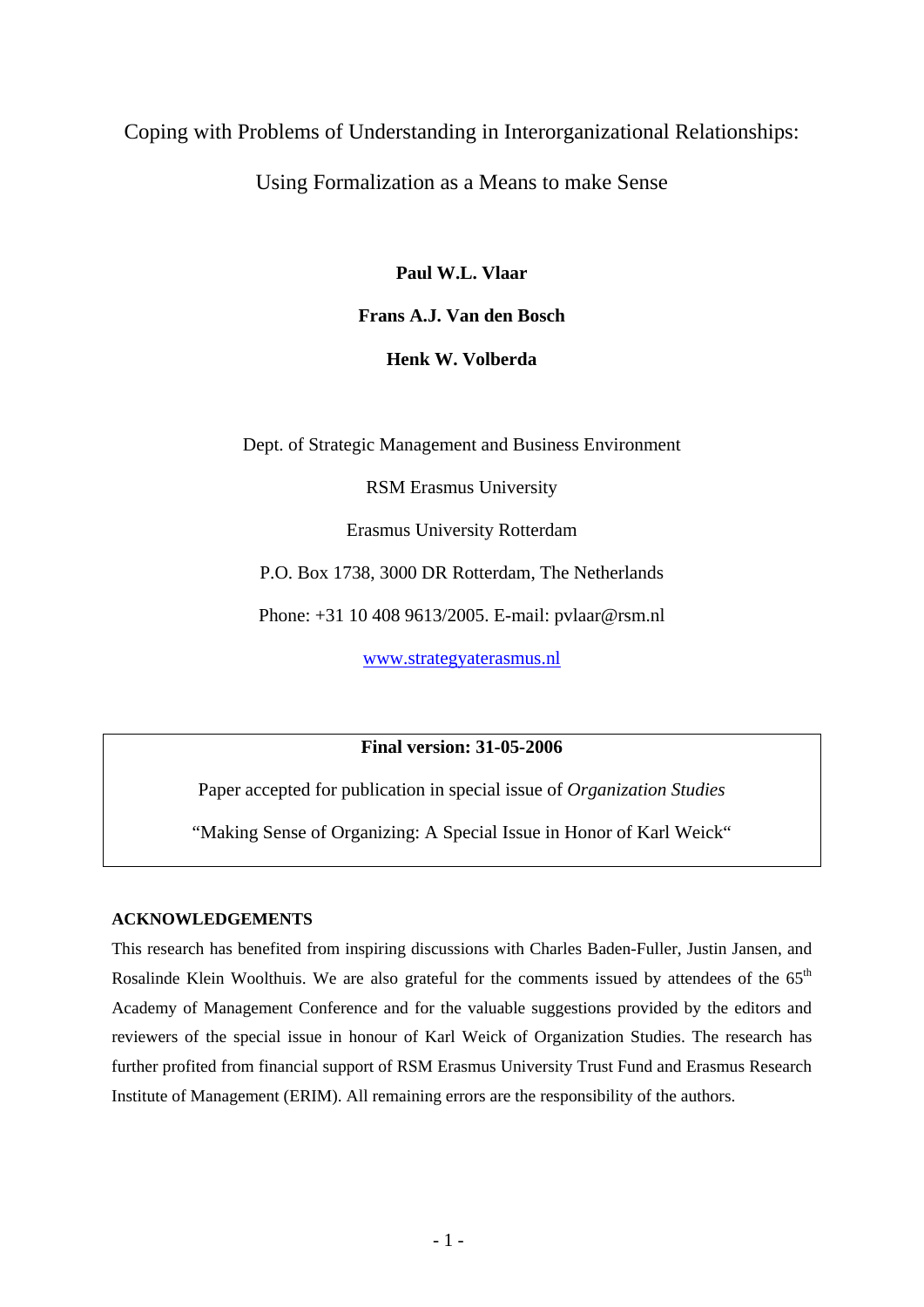#### Coping with Problems of Understanding in Interorganizational Relationships:

Using Formalization as a Means to make Sense

#### **Abstract**

Research into the management of interorganizational relationships has hitherto primarily focused on problems of coordination, control and to a lesser extent, legitimacy. In this article, we assert that partners cooperating in such relationships are also confronted with 'problems of understanding'. Such problems arise from differences between partners in terms of culture, experience, structure and industry, and from the uncertainty and ambiguity that participants in interorganizational relationships experience in early stages of collaboration. Building on Karl Weick's theory of sensemaking, we advance that participants in interorganizational relationships use formalization as a means to make sense of their partners, the interorganizational relationships in which they are engaged and the contexts in which these are embedded so as to diminish problems of understanding. We offer a systematic overview of the mechanisms through which formalization facilitates sensemaking, including: (1) focusing participants' attention; (2) provoking articulation, deliberation and reflection; (3) instigating and maintaining interaction; and (4) reducing judgment errors and individual biases, and diminishing incompleteness and inconsistency of cognitive representations. In this way, the article contributes to a better understanding of the relationships between formalization and sensemaking in collaborative relationships, and it carries Karl Weick's thinking on the relationship between sensemaking and organizing forward in the context of interorganizational management.

**Descriptors:** Formalization, Sensemaking, Understanding, Interorganizational Cooperation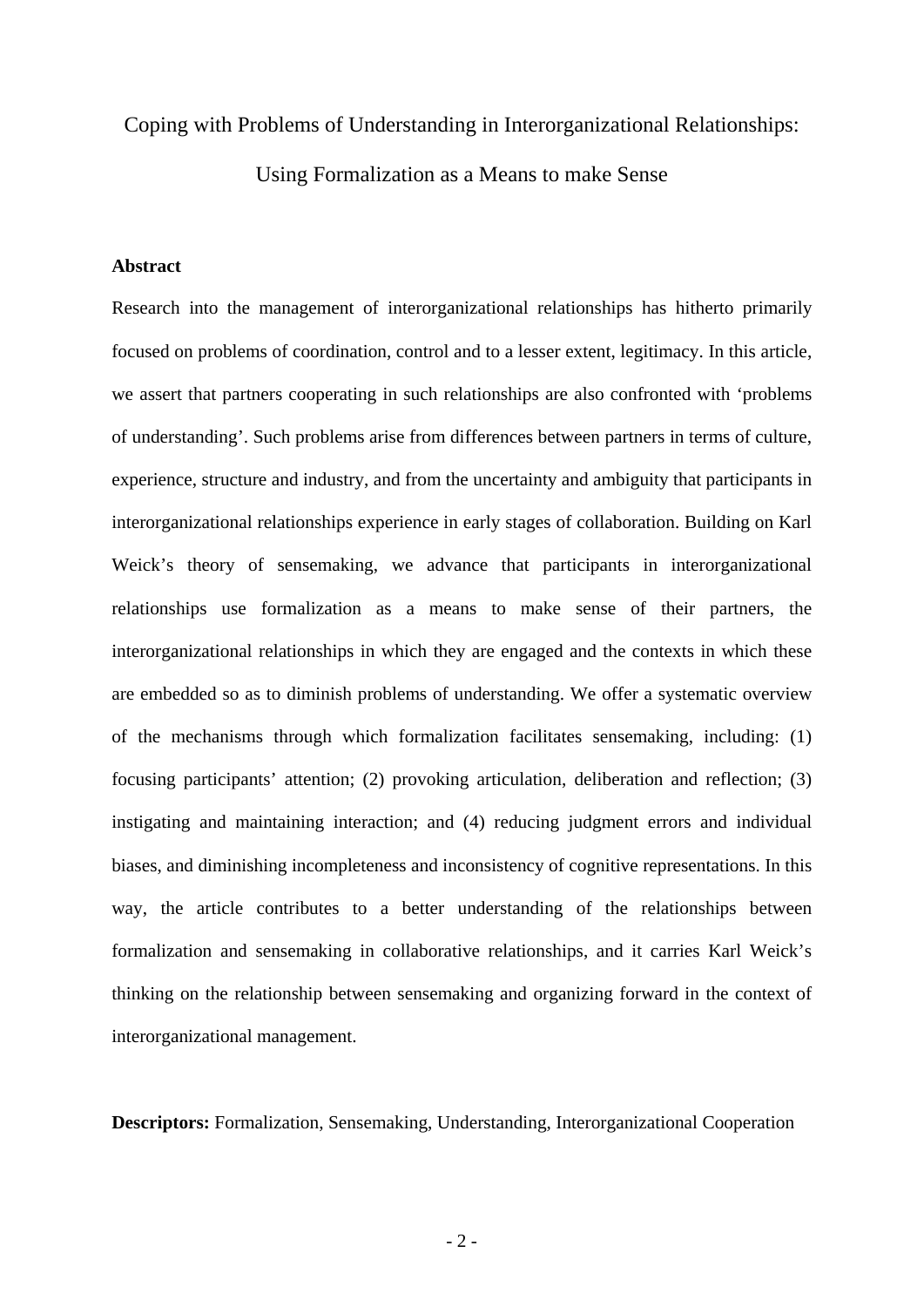#### **Introduction**

Interorganizational relationships, such as alliances, joint ventures and outsourcing initiatives, are known to entail issues of coordination, control and legitimacy (see Kale et al. 2001; Madhok 2002; Sitkin and Bies 1993). However, they also involve 'problems of understanding,' which emanate from the fact that participants in such relationships are accustomed to different structures, cultures, functional capabilities (Barkema and Vermeulen 1997; Doz 1996), cognitive frames (Nooteboom 1992), terminologies (Kaghan and Lounsbury 2006), and management styles and philosophies (Lane and Lubatkin 1998). Problems of understanding are aggravated, because cooperating parties come from disparate backgrounds, and work in different industries, with dissimilar belief systems (Sutcliffe and Huber 1998). Moreover, especially in the early stages of cooperation, interorganizational relationships are frequently characterized by relatively high levels of ambiguity and uncertainty (Carson et al. 2006). This leads participants in such relationships to develop distinct interpretations and understandings of the same phenomena (Porac et al. 2002; Vaara 2003) and it increases the likelihood that misinterpretations and misunderstandings occur (Shankarmahesh et al. 2004). More particularly, it confronts them with difficulties in understanding their partners, the relationships in which they are engaged and the contexts in which these are embedded.

Consequently, existing patterns of beliefs and assumptions may have to be revised, and cognitive reorientations (Fiss and Zajac 2006; Gioia and Chittipeddi 1991) and the creation of new, more coherent understandings become imperative for collective action (Maitlis 2005; Weick 1993). Sensemaking processes are therefore assumed to play a central role during collaborative efforts. These processes form 'the primary site where meanings materialize that inform and constrain' action (Weick et al. 2005: 409, citing Mills 2003: 35), and they permit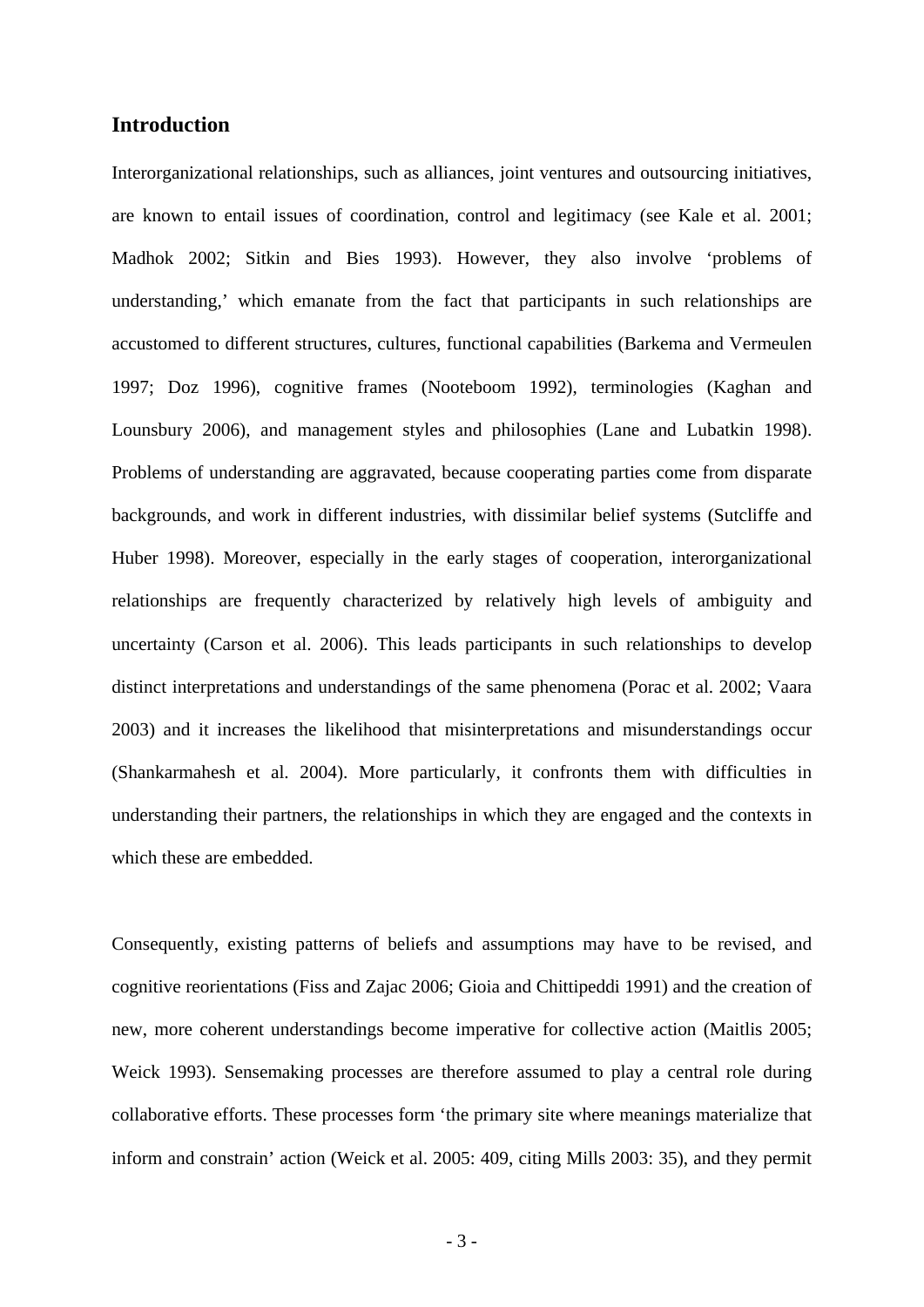parties with 'different views of the purposes and expectations of a relationship to achieve congruency' (Ring and Van de Ven 1994: 99). Although sensemaking may develop through story-telling and other informal means of communication (Balogun and Johnson 2005; Kirsch 2004; Rouleau 2005), in the context of interorganizational relationships it has been shown to be intricately related to formal processes of negotiating and contracting as well (see Ariño and Ring 2004; Ring and Rands 1989; Ring and Van de Ven 1989 1994).

Considering formalization's relationship with sensemaking, we believe that formalization is not only the social product or sediment (Kaghan and Lounsbury 2006; Klein Woolthuis et al. 2005; Mayer and Argyres 2004; Putnam and Cooren 2004), but also a facilitator of sensemaking in interorganizational relationships, indicating a reciprocal relationship between both concepts (Ring and Van de Ven 1989 1994). We suggest that formalization may function as a means to make sense, enabling participants in collaborative relationships to cope with problems of understanding. This is supported by Blomqvist et al. (2005: 497), stating that 'the contracting process may be used purposefully to increase mutual understanding,' and by Kaghan and Lounsbury (2006: 3) who argue that formal written contracts provide a structure 'within which on-going relationships can proceed sensibly over time.' Blomqvist et al. (2005: 502), for example, found that a global machine and equipment supplier and a small metal engineering company 'got to know each other through the lengthy contracting process', indicating that this process enabled them to make sense of their partner. Although these studies suggest that formalization can be conducive to sensemaking, and to solving problems of understanding, a systematic overview of the mechanisms through which this occurs has hitherto been absent in the literature. In this article, we therefore address the following research question: *How does formalization influence sensemaking, and eventually problems of understanding, in interorganizational relationships?*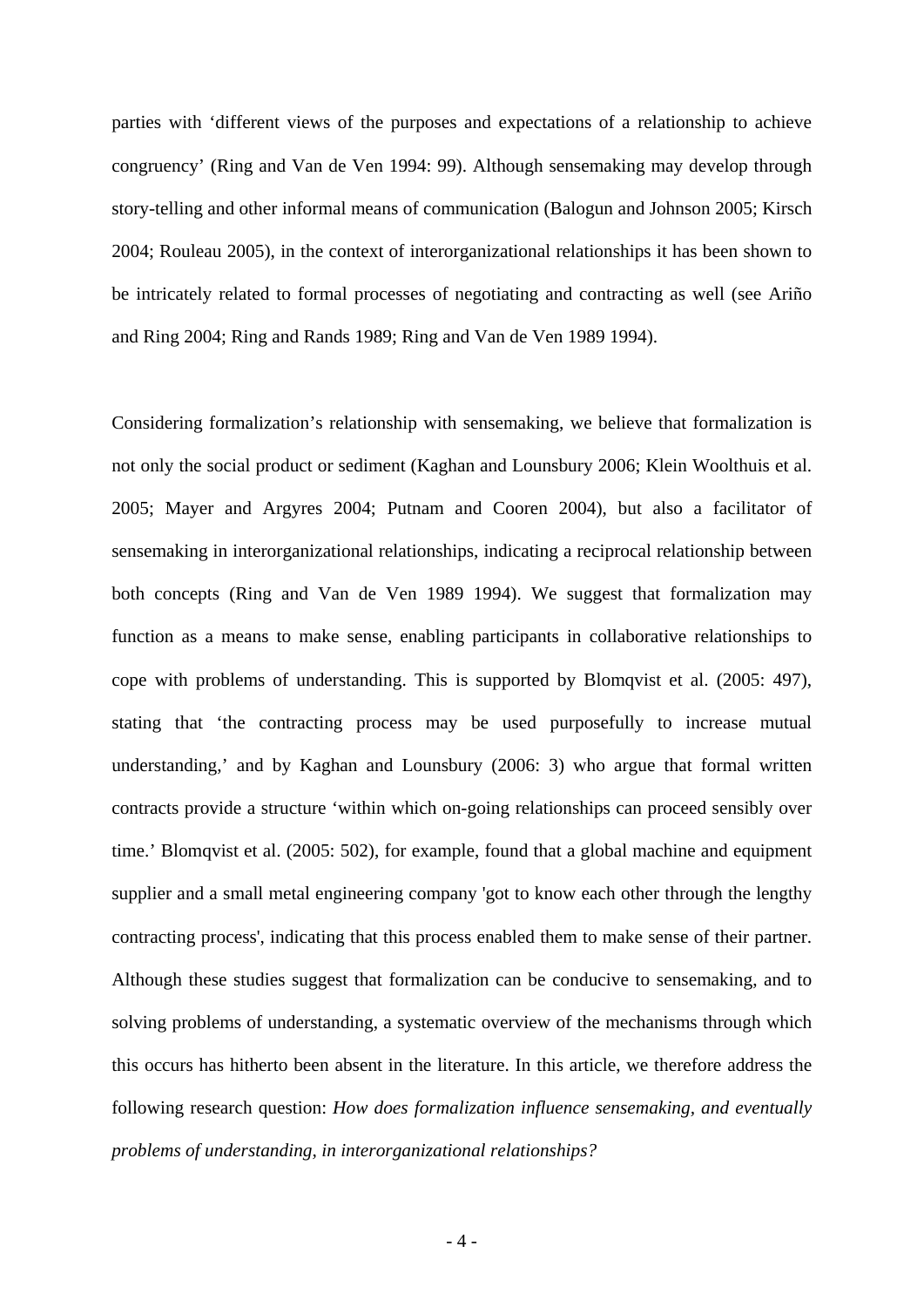Investigating this question warrants a proper definition of formalization. As with most concepts ending in '-tion', *formalization* is ambiguous with regard to processes and outcomes – 'between the way one gets there, and the result' (Baum and Rowley 2002: 1). It both refers to the process of codifying and enforcing inputs, outputs and behaviours (Ouchi 1979), and to the outcomes of this process in the form of contracts, rules and procedures (Hage and Aiken 1966). This distinction becomes obvious when one considers contractual planning – a principal form of formalization in interorganizational relationships. Contractual planning consists of the 'process of projecting exchanges into the future,' but it also eventuates in promises or obligations that are recorded in contracts, representing formalization as an outcome (Macneil 1980: 4). We consider both forms of formalization here, as we presume that the formalization process inevitably leads to formal documents, and because we believe that formalization 'accomplishes part of its purpose not just with the words agreed upon,' but also by means of the process through which parties arrive at these words and through the 'words discussed and ultimately rejected' (Hill 2001: 56). Our ontological view of formalization thus covers contracts, rules and procedures (formalization as nouns, entities or things), as well as processes of codification and enforcement (formalization as an organizing process), which renders our approach to investigating the relationship between formalization and sensemaking necessarily pluralistic in nature (see Van de Ven and Poole 2005).

We further investigate our research question by building upon Karl Weick's work on sensemaking and organizing (Weick 1969 1979 1995 2001; Weick et al. 2005), and by critically examining research on interorganizational structuring practices (e.g. Ariño and Ring 2004; Ring and Rands 1989; Ring and Van de Ven 1989 1994). In doing so, we focus on the relationships between formalization, sensemaking, understanding and the mechanisms through which formalization facilitates sensemaking, including: (1) focusing attention; (2)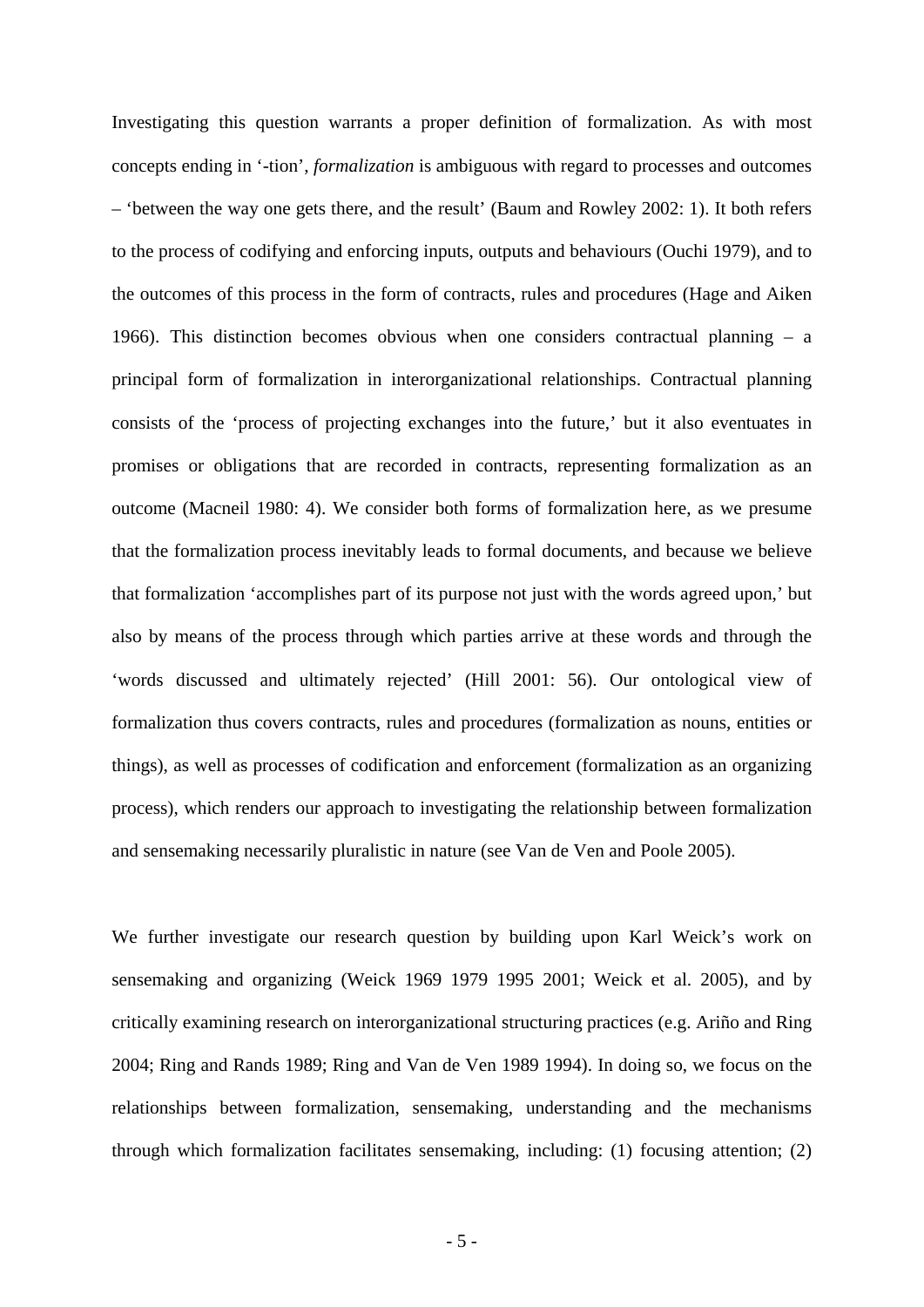forcing articulation, deliberation and reflection; (3) instigating and maintaining interaction; and (4) reducing judgment errors and individual biases, and diminishing incompleteness and inconsistency of cognitive representations (see Figure 1). We argue that problems of understanding propel the need for formalization, which subsequently influences sensemaking through four mechanisms, eventually enabling participants in interorganizational relationships to achieve more congruent understandings.

> Insert Figure 1 about here -------------------------------

The article provides two contributions. First, it elucidates that interorganizational relationships not only entail issues of coordination, control and legitimacy, but also problems of understanding, resulting from the differences between cooperating parties and from the ambiguity and uncertainty that tend to prevail in the early stages of interorganizational cooperation. This description of cooperative endeavours conforms to Karl Weick's accounts of complex, ambiguous events, and it complements more conventional perspectives on interorganizational governance prevailing in the literature (e.g. see Kale et al. 2001; Madhok 2002) by challenging the assumption that participants in these relationships have clear images of their partners, the relationships in which they are engaged and the contexts in which these are embedded (Jap 2001). Second, the article carries Karl Weick's (1969 1979 1995 2001; see also Weick et al. 2005) work on the relationship between organizing and sensemaking forward in the context of interorganizational relationships. We capitalize on Weick's contributions in this area to develop a richer and more comprehensive notion of the relationship between formalization, sensemaking, and problems of understanding than has hitherto been available in the literature on interorganizational relationships. In particular, we present a systematic overview of the mechanisms through which formalization contributes to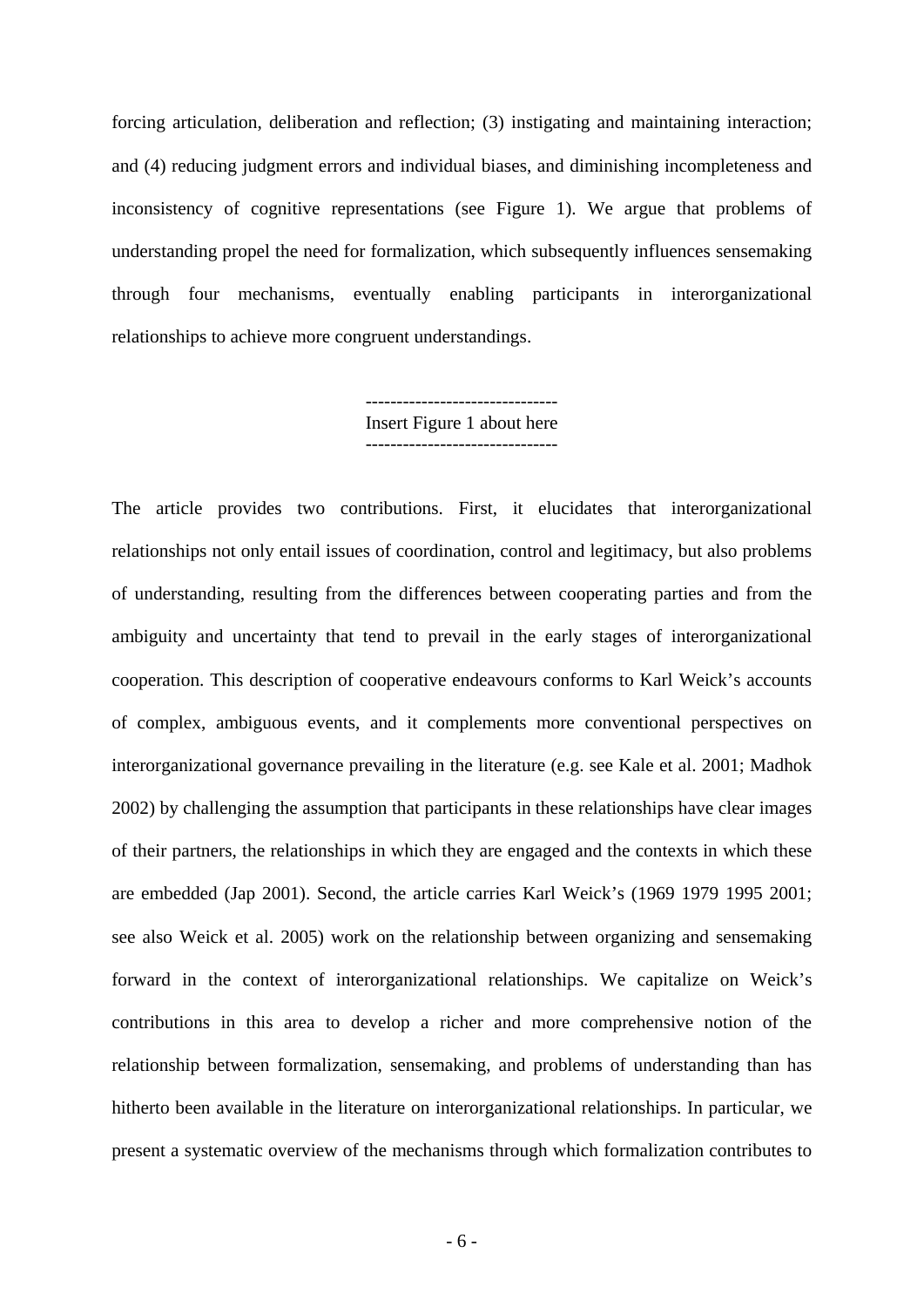sensemaking, offering researchers a fertile basis for further theorizing in this area, and helping practitioners to address problems of understanding in their collaborative endeavours.

The article is organized accordingly. First, we briefly discuss problems of understanding in interorganizational relationships. Subsequently, we elaborate on four mechanisms through which formalization may facilitate sensemaking, and help participants in interorganziational relationships to cope with these problems. We conclude with the major implications of our study and promising avenues for future research.

#### **Problems of Understanding in Interorganizational Relationships**

Discontinuities in structures, contexts, routines, expectations and perceptual frameworks (Hoang and Rothaermel 2005; Rouleau 2005; Weick 1995; Zollo et al. 2002) cause problems of understanding in interorganizational relationships, particularly in early stages of collaboration. They lead participants to interpret and understand the same phenomena differently (Porac et al. 2002; Sutcliffe and Huber 1998; Vaara 2003). Such problems are especially pertinent in relationships between unfamiliar partners (Ring and Van de Ven 1994; Sutcliffe and McNamara 2001) and in complex, cross-sector collaborations, where 'the nature of the pie, its size, and an assessment of its ingredients may be ambiguous' (Jap 2001: 86). In these cases, cooperation brings into tension 'extraordinarily complex ways of framing problems, as well as divergent knowledge and truth claims based on competing disciplinary paradigms' (Couchman and Fulop 2002: 43).

Consequently, participants may not fully comprehend each other's competencies, strengths and weaknesses, and they may find it hard to envision the projected outcomes of relationships (Jap 2001; Jap and Ganesan 2000). Furthermore, they may experience difficulties in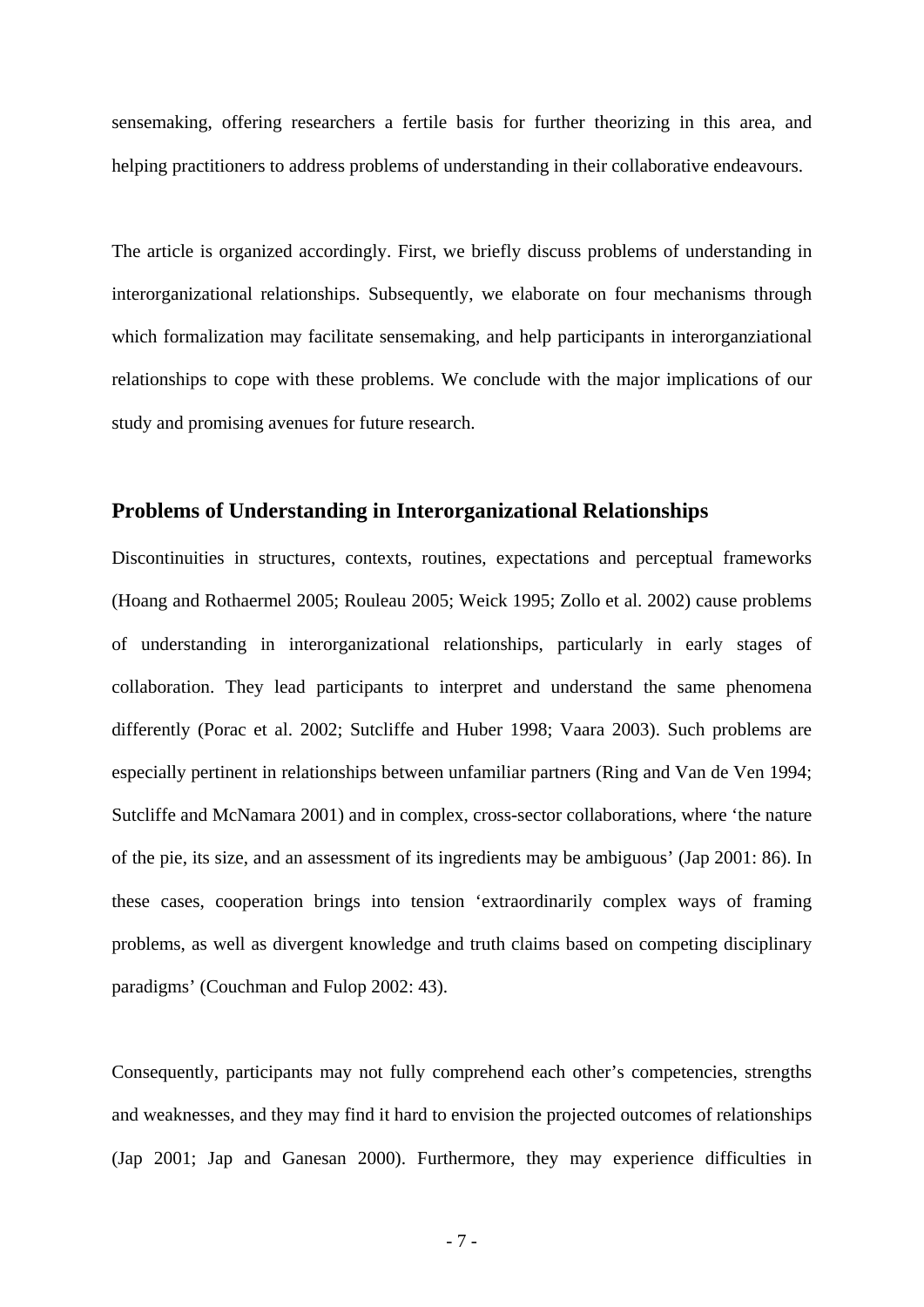appreciating the potential for transacting with each other (Ariño and Ring 2004) due to an absence of unity in purpose and expectations (Mjoen and Tallman 1997). Problems of understanding also tend to prevail when collaborative relationships are embedded in risky, uncertain settings, and when they involve non-standard business objectives (Jap 2001; McGinn and Keros 2002). In these cases, ambiguity and uncertainty become fundamental concerns (Carson et al. 2006), constraining the extent to which participants in interorganizational relationships understand their partners and the new contexts in which they have to act (Meindl et al. 1996; Ring 2000). In such cases, common or congruent understandings have to be developed to enable cooperation and joint value creation (Balogun and Johnson 2004; Weick 2001; White and Lui 2005). Participants attempt to ameliorate their understandings by making sense of their partner, the relationships in which they are engaged and the contexts in which these are embedded (Kirsch 2004; Lindenberg 2003; McGinn and Keros 2002; Ring 2000).

*Sensemaking*, a concept that is central to the work of Karl Weick (e.g. 1969 1979 1995 2001), refers to the reciprocal interaction of information seeking, meaning ascription and action (Thomas et al. 1993). In the context of this paper, it concerns the interactive processes by which participants in interorganizational relationships construct accounts that allow them to comprehend the world and act collectively (Maitlis 2005; Rouleau 2005; Weick and Roberts 1993). It derives from the needs of individuals to have a sense of self-identity in relation to others and to construct a common factual order regarding their social relationships (Turner 1987). Sensemaking not only concerns identifying, assimilating and utilizing information, but also removing its equivocality (Weick 1995), and diminishing participants' cognitive disorder by foreclosing alternative interpretations and understandings of phenomena (McKinley and Scherer 2000), so that the world appears more stable and enduring (Weick 1995).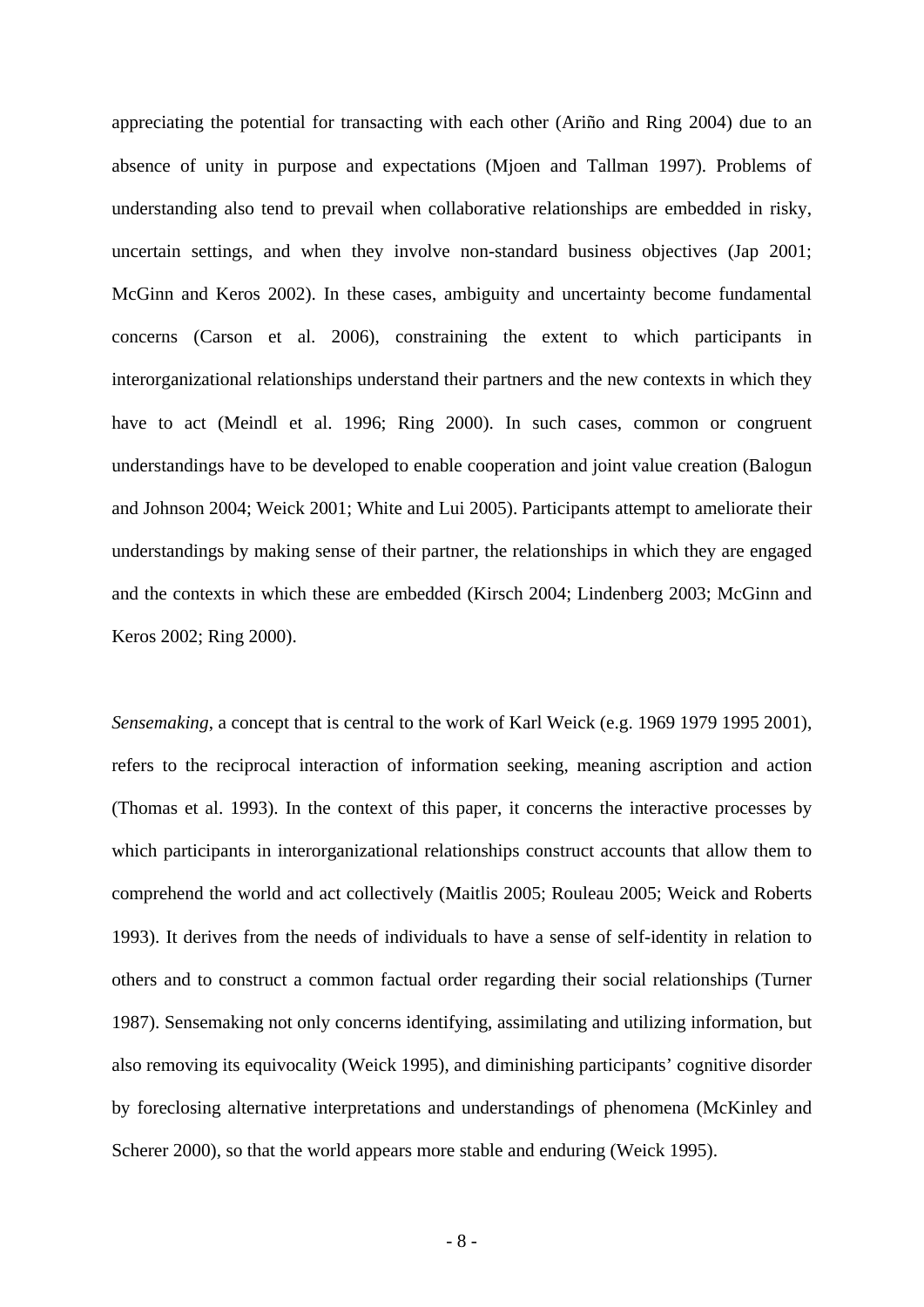#### **Formalization as a Means to Make Sense**

To elucidate how formalization affects sensemaking, we first illuminate Weick's position on the relationship between sensemaking and organizing. Although Weick (1995: 229) contends that 'a little order can go a long way', he also acknowledges that some kind of structure needs to be present to guide action, and to direct attention to particular aspects of a situation (Weick 1995). He further posits that 'sensemaking and organization constitute one another' and that sensemaking involves the 'continued redrafting of an emerging story so that it becomes more comprehensive, incorporates more of the observed data, and is more resilient in the face of criticism' (Weick et al. 2005: 410-411, 415), which conforms to descriptions of negotiation and contracting processes in interorganizational relationships (e.g. see Mayer and Argyres 2004). Weick (2001: 116) also asserts that 'a framework of roles, rules, procedures, configured activities and authority relations' can both reflect and facilitate meanings and that organizing may help to establish a workable level of uncertainty and ambiguity (Weick 1969 1979), which corresponds to images of formalization as a means to reduce and absorb complexity and ambiguity (Carson et al. 2006).

Weick thus acknowledges that organizing processes, such as formalization, may be conducive to sensemaking. Building on his insights, we further develop the idea that formalization enables, or even forces collaborating parties to engage in sensemaking, helping them to create common ground and achieve mutual understanding (Blomqvist et al. 2005; McGinn and Keros 2002; Ring and Van de Ven 1989 1994). As became evident from three alliances in the Norwegian retailing industry, formal aspects to a large extent anchor, inform, influence and add to the informal and implicit understanding of cooperating parties (Ness 2002: 31), and they assist parties in defining and redefining 'the terms of their interdependence' (Walton and McKersie 1965: 35, as cited in Putnam 2003). Although this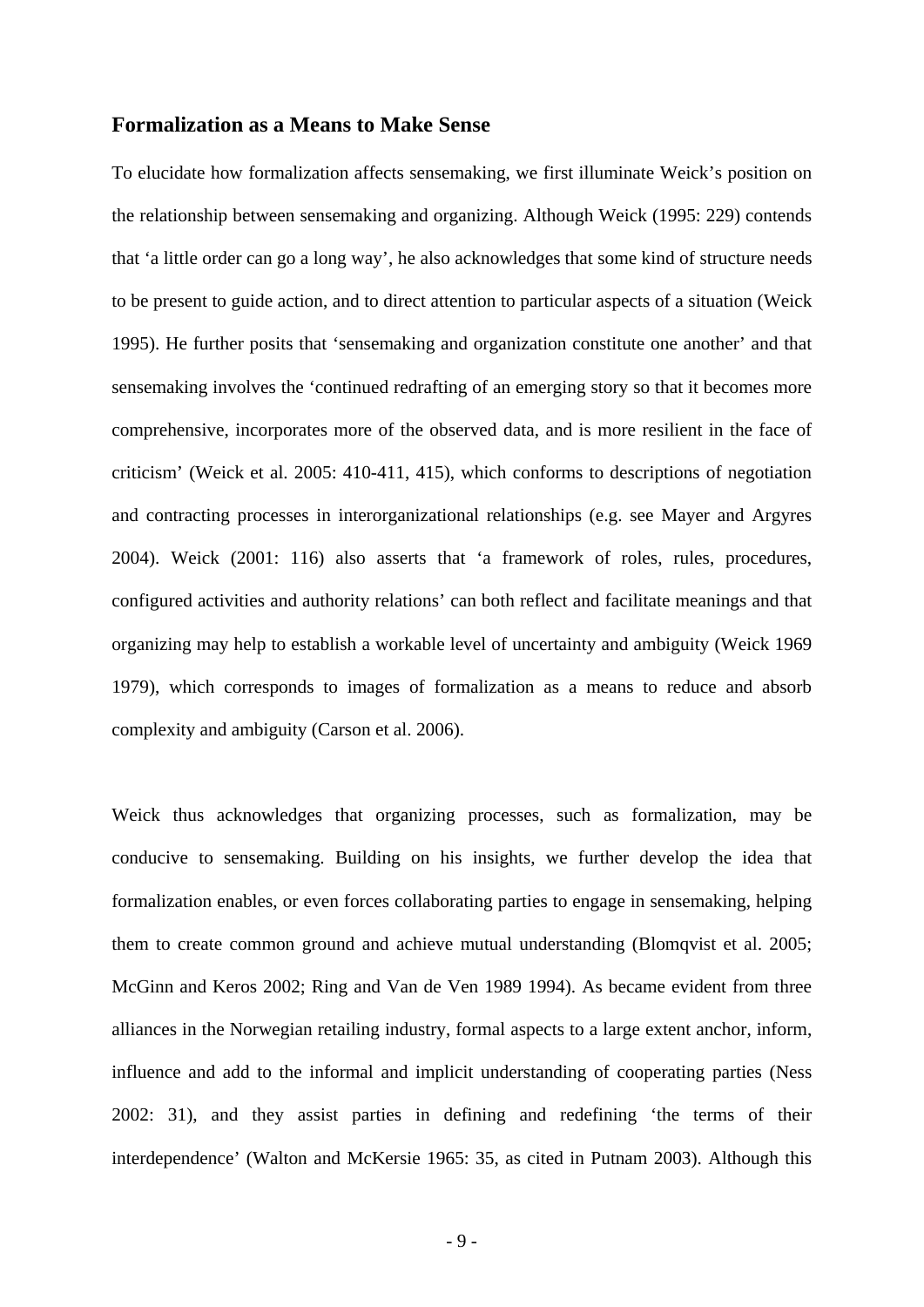suggests that formalization influences sensemaking, and eventually the creation of generic understandings that form a basis for interorganizational exchange (Ariño and Ring 2004; McGinn and Keros 2002; Sivadas and Dwyer 2000), a systematic overview of the mechanisms through which this may occur is still lacking in the literature. In this article, we develop such an overview (see Figure 1), by discussing four mechanisms that feature prominently in Karl Weick's work on sensemaking and in literature on formalization, thereby constituting the most important points of contact between both concepts.

#### **Focusing Attention**

A first mechanism through which formalization enables sensemaking is labelled *focusing attention*. Participants in interorganizational relationships generally display a joint focus or co-orientation on formal documents and processes, which renders formalization a focusing device (Avadikyan et al. 2001; Nooteboom 1992; Sutcliffe and McNamara 2001; Taylor and Robichaud 2004; Yu et al. 2005). Formal documents and processes serve as focal points for different streams of ongoing activity, providing them with meaning and direction (Weick 2001; Yakura 2002). They focus attention by clarifying whether there are decisions that need to be made and what those decisions might consist of (Weick 2001), and by demarcating what is allowed, expected, acceptable and possible, and what is not (Carson et al. 2006; Lui and Ngo 2004; Nellore 2001). Formalization helps to selectively highlight some issues and marginalize or omit others (Brown 2000; Fiss and Zajac 2006), and it prevents participants from being distracted by issues of secondary importance (Delmar and Shane 2003). Formal items on agenda meetings, for example, enable partners to open up discussions on specific issues, and close off discussion on other topics (Putnam 2003), so that participants can focus on a small number of concerns and expend their cognitive efforts on restricted problem areas, reducing the cognitive complexity they experience (Boisot and Child 1999; Campbell 1988).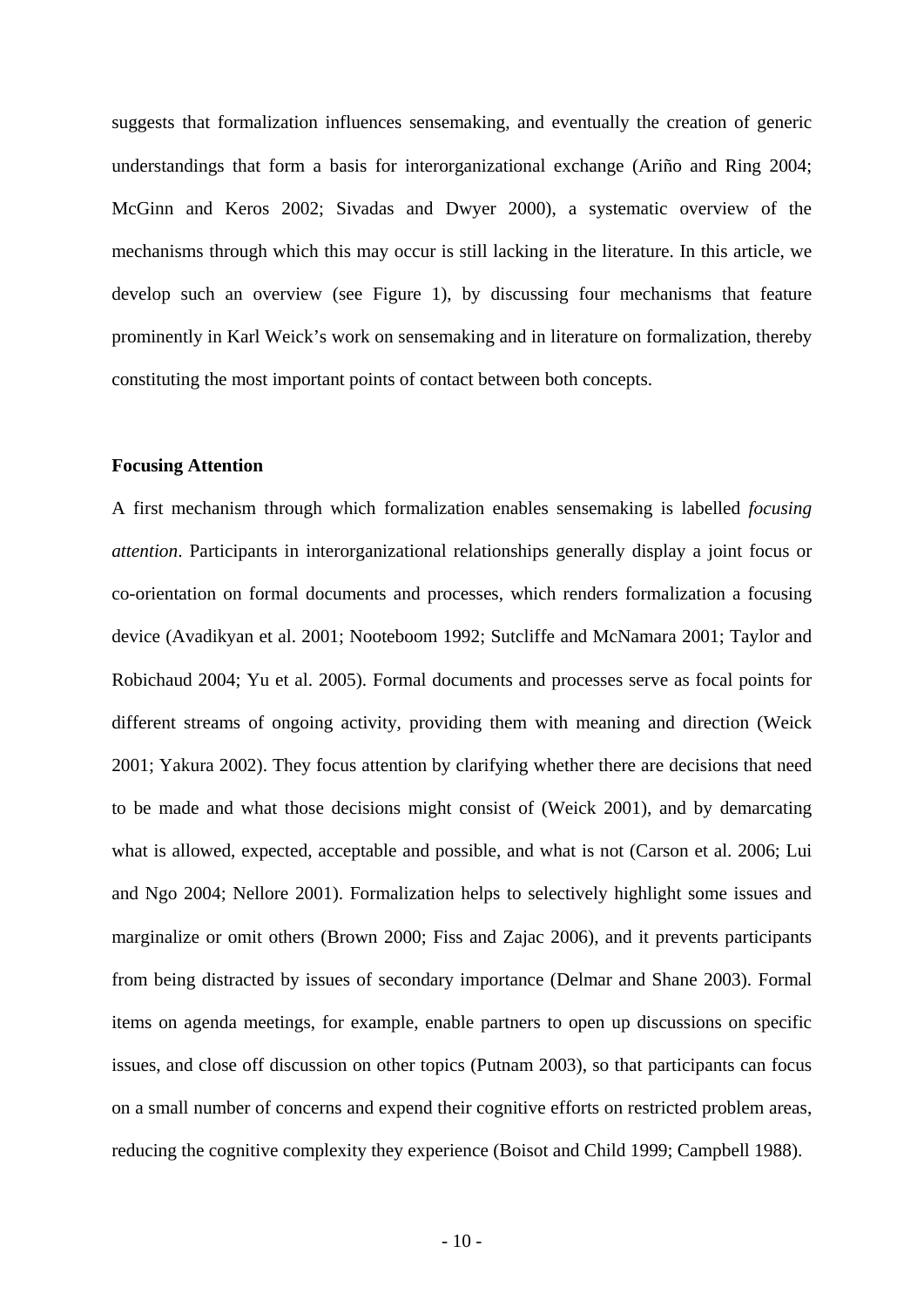Mayer and Argyres (2004: 400) offer an example of formalization's role in focusing attention in their description of a relationship between a Silicon Valley Software firm and a Japanese electronics producer. They note that formal statements of work 'forced the parties to determine mutually agreeable delivery dates early in the coding process, before managerial attention on scheduling was lost.' Similarly, Avadikyan et al. (2001: 1453) describe how a contract for the development of a fuel cell powered electric car influenced 'the methodological orientations' of the participants in this relationship. These examples show that formalization provides the 'general direction as to how the parties to a contract should orient their mutual interaction so as to achieve a common purpose' (Kaghan and Lounsbury 2005: 12). The resulting focus in attention may not only reduce the complexity perceived by partners (Boisot and Child 1999), but it may also enable the absorption of complexity during relationships, provided that participants remain open and willing to revise formal documents continuously (Ring 2000), maintain contingencies and preserve flexibility. In such cases, formalization becomes a process by which reality is constructed and reconstructed, instead of a means by which reality is fixed at one point in time. Formalization then restricts the extent to which participants intrude their environment and acquire and perceive cues and connections around which they cohere and structure their beliefs. It conditions sensemaking by limiting the information and cues on which participants focus their attention (Anand and Peterson 2000; Daft and Weick 1984). Summarizing, we argue that formalization entails a focus of attention, which subsequently influences sensemaking (see Figure 1).

**Proposition 1:** *Formalization helps participants in interorganizational relationships to focus their attention, thereby affecting their ability to make sense of their partners, the relationships in which they are engaged and the collaborative contexts in which these are embedded.*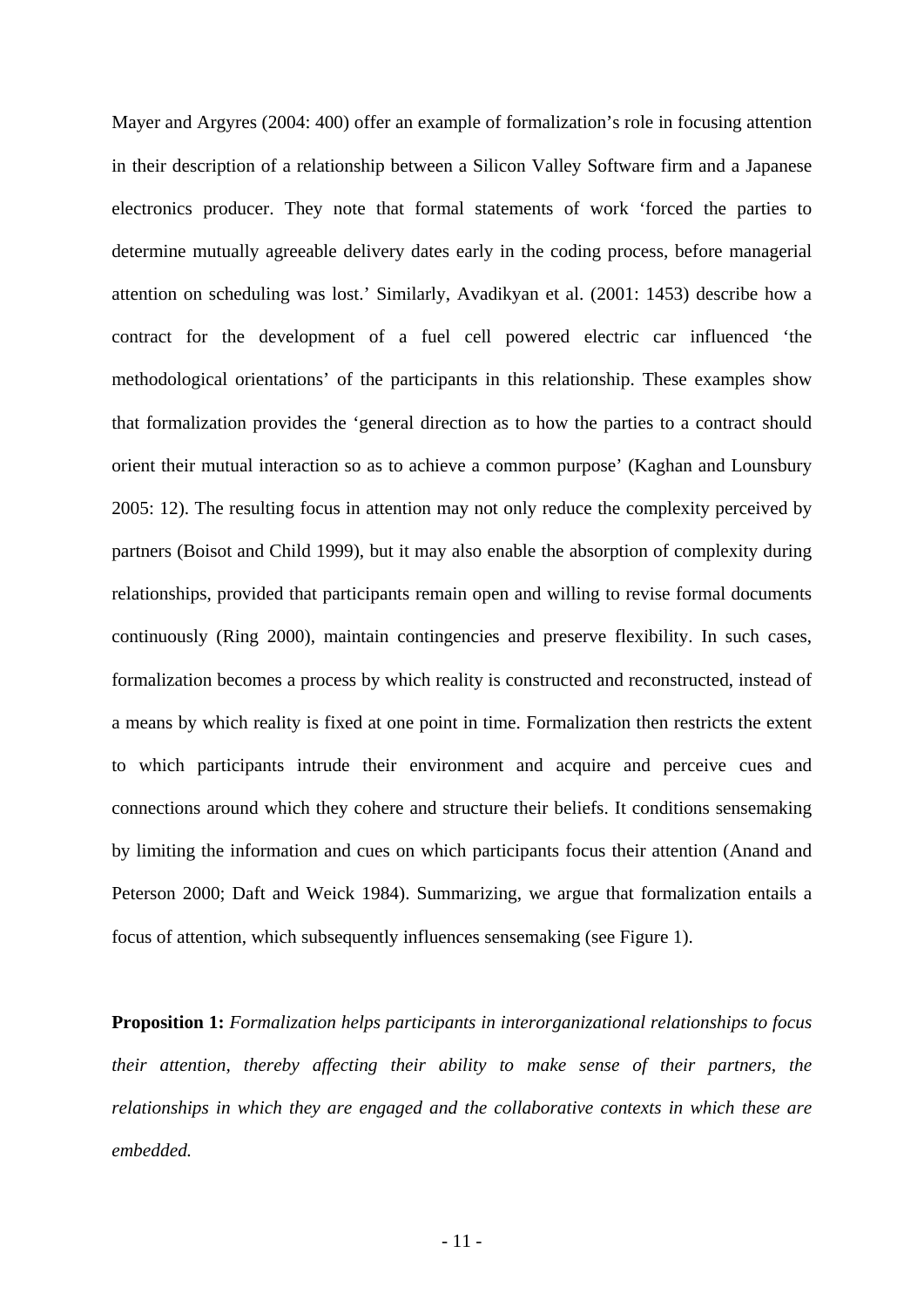#### **Forcing Articulation, Deliberation and Reflection**

A second mechanism through which formalization facilitates sensemaking concerns articulation, deliberation and reflection. Formalization forces parties 'to articulate their individual and mutual goals explicitly during the contracting process' (Blomqvist et al. 2005: 501). It thereby enables participants to lift equivocal knowledge out of the tacit, private, complex, random and past to make it explicit, simpler, ordered and relevant to the situation at hand (Obstfeld 2004). By doing so, formalization not only generates more 'raw material' from which cooperating parties can make sense (Daft and Weick 1984; Thomas and Trevino 1993), but it also assists in clarifying their identity, positions and payoffs, and the behaviour and interaction that they prefer, so that interpretable responses by other participants are elicited (Hill and Levenhagen 1995; Shankarmahesh et al. 2004). Formalization thus ensures 'that the structural foundations of a deal are well articulated' (Kaghan and Lounsbury 2005: 21). On an individual level, such articulation is associated with synthesizing issues on paper, forcing people to reflect, cogitate, and think deeper (Weick 1995; Zollo and Winter 2002; Zollo and Singh 2004). It stimulates participants to deliberate beyond general understandings, and to be clear about the variables and parameters that need to be considered, the sequence or priority with which different criteria of decision-making are to be invoked, and the process of inference by which decisions are to be made (Katz and Kahn 1966). This is reinforced by the fact that participants wish to avoid unnecessary grievances and mistakes. They therefore give contracts, rules and procedures generally 'more deliberation than orders' and try to make sure that they are 'carefully expressed' (Gouldner 1954: 162; see also Putnam 2003).

An example of formalization's role in provoking articulation, deliberation and reflection concerns negotiation and contracting efforts in an alliance between Xerox and Fuji Xerox. The Xerox executive for this alliance claimed that the negotiating teams left no stone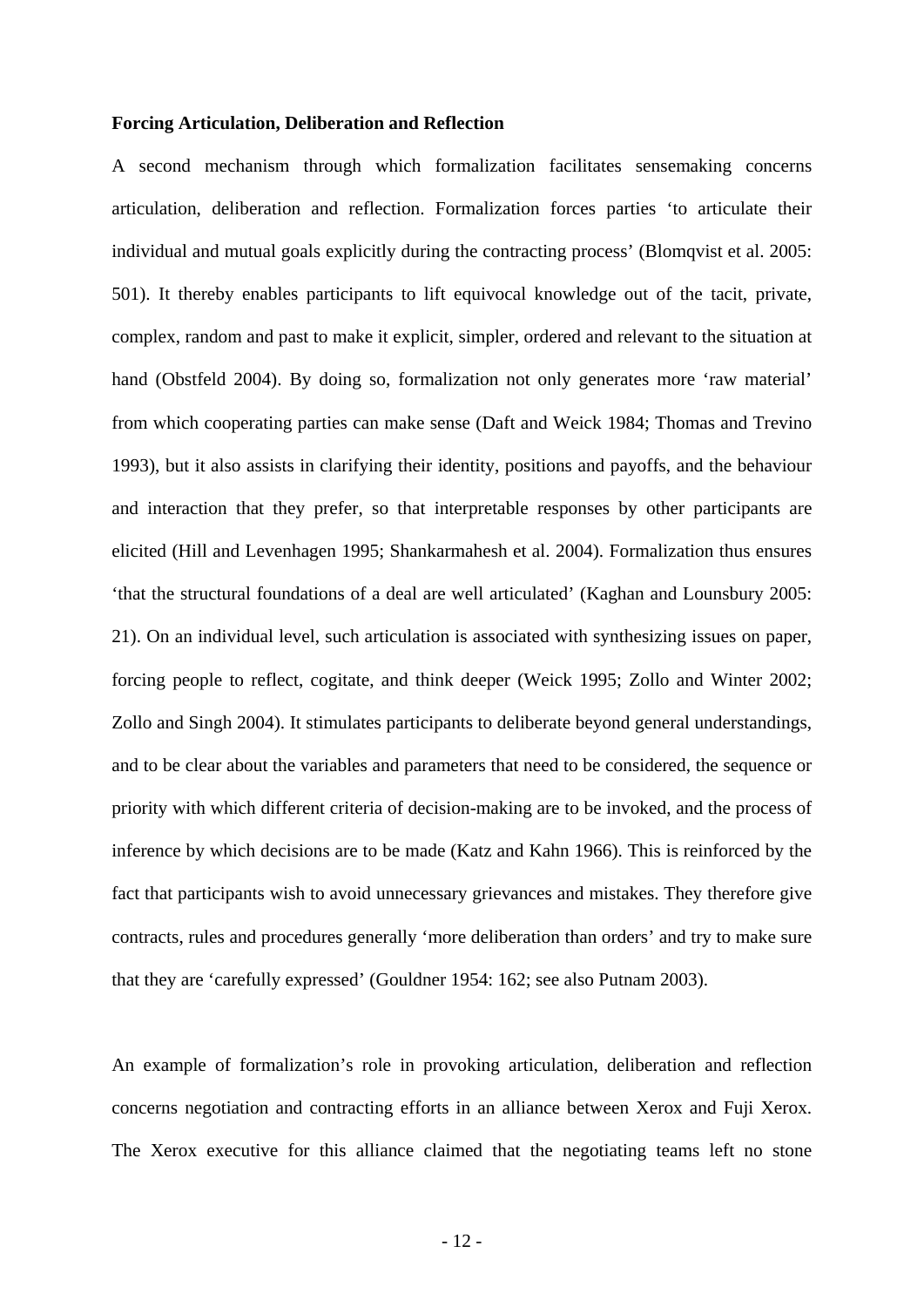unturned. He mentioned that 'a lot of bright people argued down all the alleys looking for potential future problems,' and that they spent their time 'going through all the "what if" questions.' They continuously 'took the agreement apart and put it back together' (Gomes-Casseres 1996: 27). Another example consists of a relationship between a Silicon Valley Software firm and a Japanese electronics producer in which a 'risk and concern' section was inserted in formal statements of work in order to 'force the participants to think through the project' (Mayer and Argyres 2004: 400). In contrast, a lack of formalization may inhibit deliberation and reflection, witnessing a relationship between Coca-Cola and Nestlé. When negotiating the deal, 'too little attention was paid to the alliance business plan. Market pressures were such that executives rushed into the collaborative agreement […]. The contract was signed in one weekend' (Ariño and Reuer 2004: 45). In this case, a lack of formalization resulted in low degrees of deliberation and reflection and the relationship was dissolved after three years, despite a stipulated contract horizon of one hundred years. Through forcing articulation, deliberation, and reflection, formalization turns circumstances into words and salient categories that form a basis for sensemaking (Weick et al. 2005). Moreover, it renders sensemaking processes more active and animated, and imbues them with social energy (see Maitlis 2005). Participants become more heedful (see Weick 1993), question current assumptions, beliefs and understandings, and actively construct their new reality. To recapitulate, we argue that formalization facilitates articulation, deliberation, and reflection, and thereby influences sensemaking (see Figure 1).

**Proposition 2:** *Formalization helps participants in interorganizational relationships to articulate, deliberate and reflect upon issues, thereby affecting their ability to make sense of their partners, the relationships in which they are engaged and the collaborative contexts in which these are embedded.*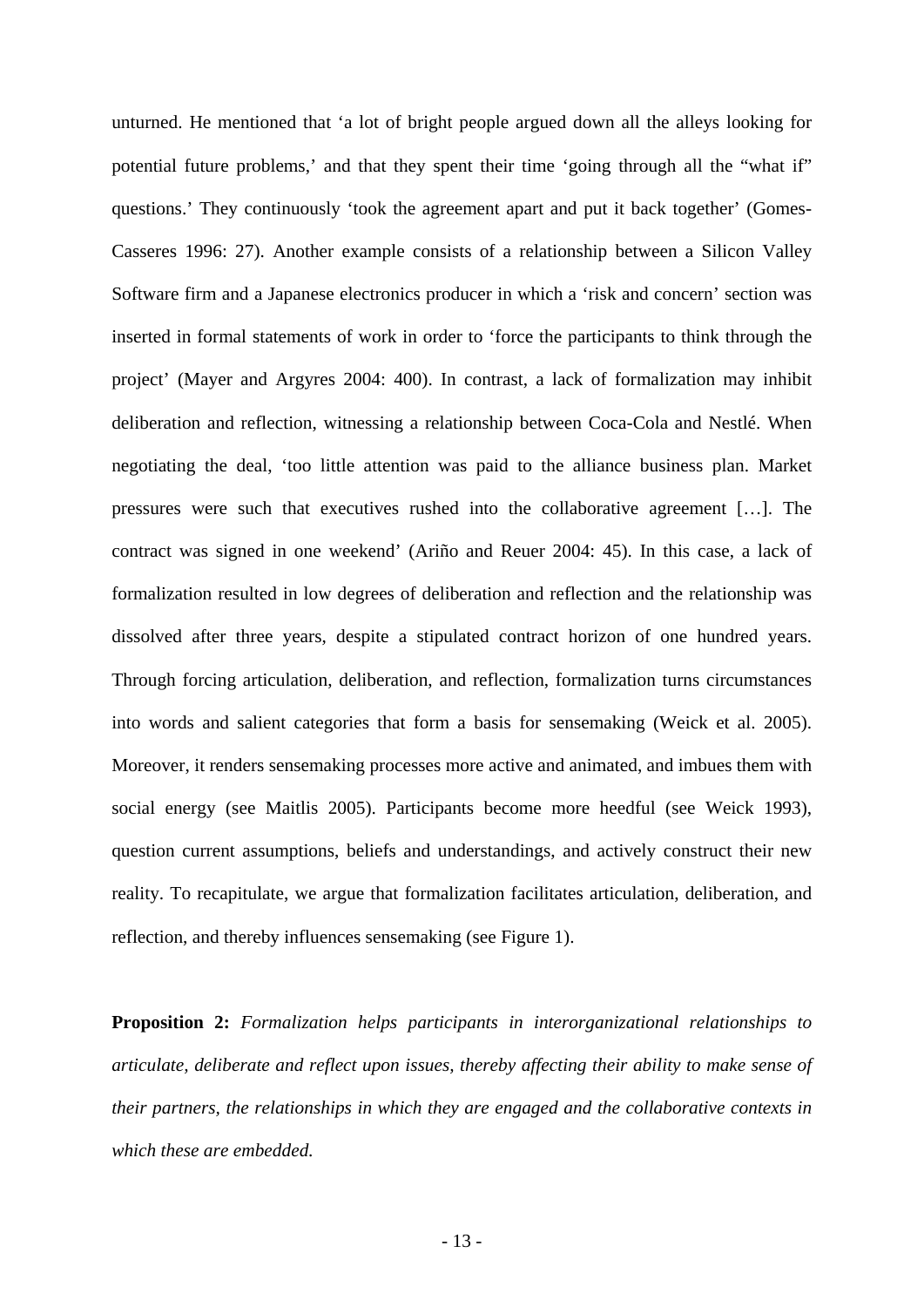#### **Instigating and Maintaining Interaction**

A third mechanism through which formalization facilitates sensemaking revolves around its role in instigating and maintaining interaction (Avadikyan 2001; Balogun and Johnson 2005; Simons 1995). Interaction between participants in interorganizational relationships flows through 'series of formal processes' and outcomes (Ring 2000: 154), which serve as frameworks, mediums, or triggers for interaction (Ness 2002; Putnam 2003). Formalization is used to spin new stories; set actions in motion; announce beginnings, milestones, and ends; and trigger changes of course (Avadikyan 2001; Eccles and Nohria 1992; Weick 1995). It entails the exchange of proposals between parties, which mediate conversations and dialogues (Nellore 2001; Putnam 2003) and enable parties to discuss tasks not yet executed and outcomes that still have to be created (Yakura 2002). Formalization involves processes of arguing, listening and working to reconcile differences (see Weick 2004; Weick and Roberts 1993), enabling individuals to 'express their opinions and beliefs, engage in constructive confrontations, and challenge each other's viewpoints' (Zollo and Winter 2002: 341). In this way, participants in collaborative relationships come to share and synthesize knowledge sets, implicit assumptions and mental models (Kotabe et al. 2003).

An example of formalization's role in instigating and maintaining interaction concerns a geographically and organizationally dispersed group of artificial intelligence language designers, which treated each release of a formal manual 'as an event initiating discussion of perceived gaps or problems and further proposals and agreements, which in turn led to the next draft' (Orlikowski and Yates 2002: 692). Another example concerns two partnerships involving original-equipment manufacturers in the auto and aircraft industries, where contracts provided a setting for discussion, allowing partners to 'understand the specifications, each other's capabilities, and the resources needed to do the job' (Nellore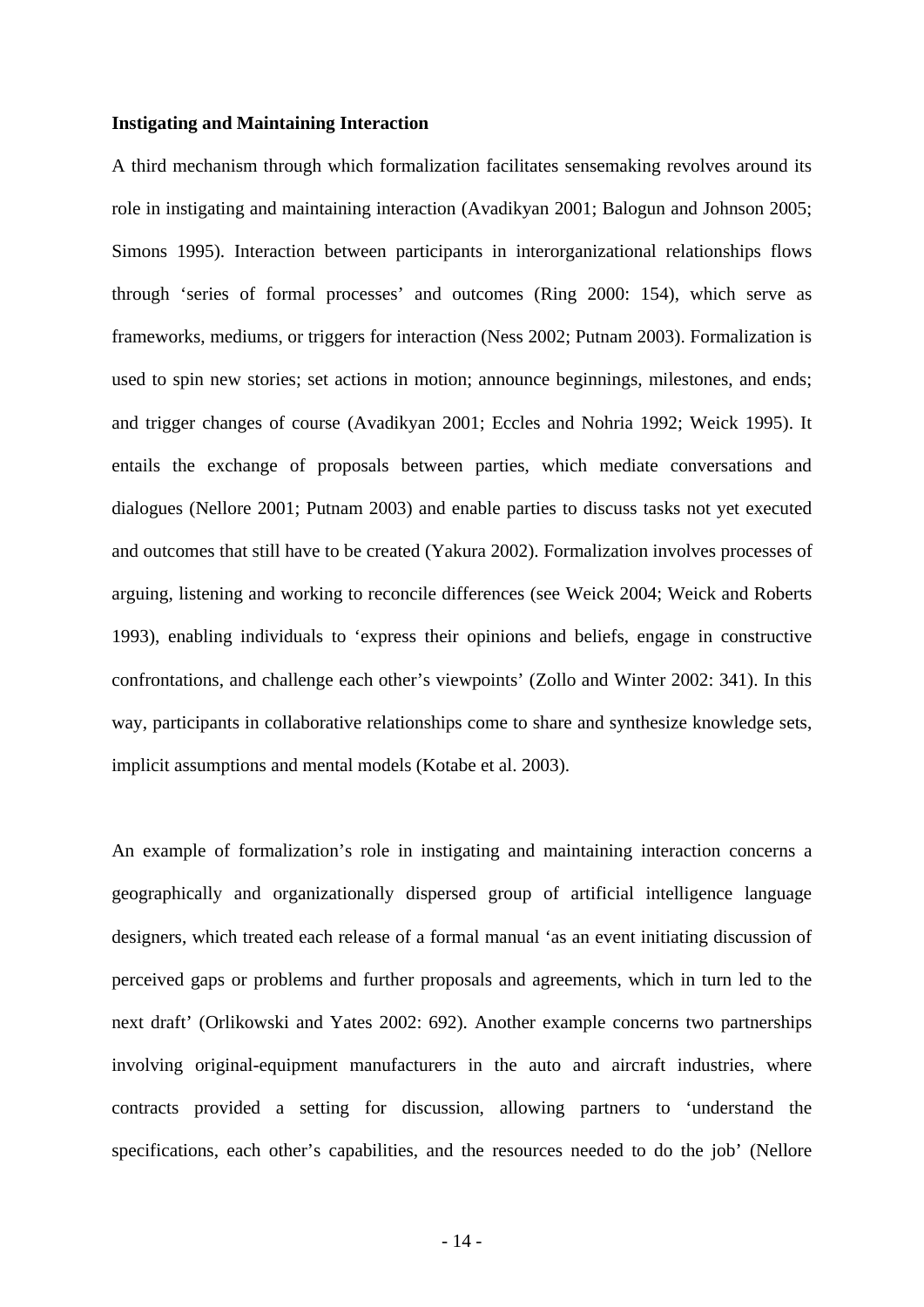2001: 502). These examples indicate that formalization entails representations of reality through which participants in interorganizational relationships interrelate and make sense of their new situation. Summarizing, we contend that formalization helps to instigate and maintain interaction among participants in interorganizational relationships, thereby offering fertile ground for sensemaking (see Figure 1).

**Proposition 3:** *Formalization instigates and maintains interaction among participants in interorganizational relationships, and thereby affects their ability to make sense of their partners, the relationships in which they are engaged and the collaborative contexts in which these are embedded.* 

#### **Reducing Biases, Judgment Errors, Incompleteness and Inconsistency**

Finally, we advance that formalization facilitates sensemaking by reducing the impact of individual biases and judgment errors, and by augmenting the completeness and consistency of participants' cognitive representations of their partners, the relationships in which they are engaged and the contexts in which these are embedded. Formalization reduces influences of individual biases and judgment errors on collaboration as it is sensitive to the ideas and interests of several persons. It compensates for deficiencies in individual thought processes, such as global and undifferentiated thinking, cognitive nearsightedness and oversimplified notions of causation (Katz and Kahn 1966; Ketokivi and Catañer 2004). It therefore tends to result in more nuanced, consummate and consistent pictures of reality (Katz and Kahn 1966), increasing the reliability and predictability of decision making processes and outcomes (Sutcliffe and McNamara 2001). This is reinforced by the fact that formalization requires parties to adopt relatively unambiguous proxies for desired behaviour and outcomes so that deviations are clearly verifiable (Carson et al. 2006).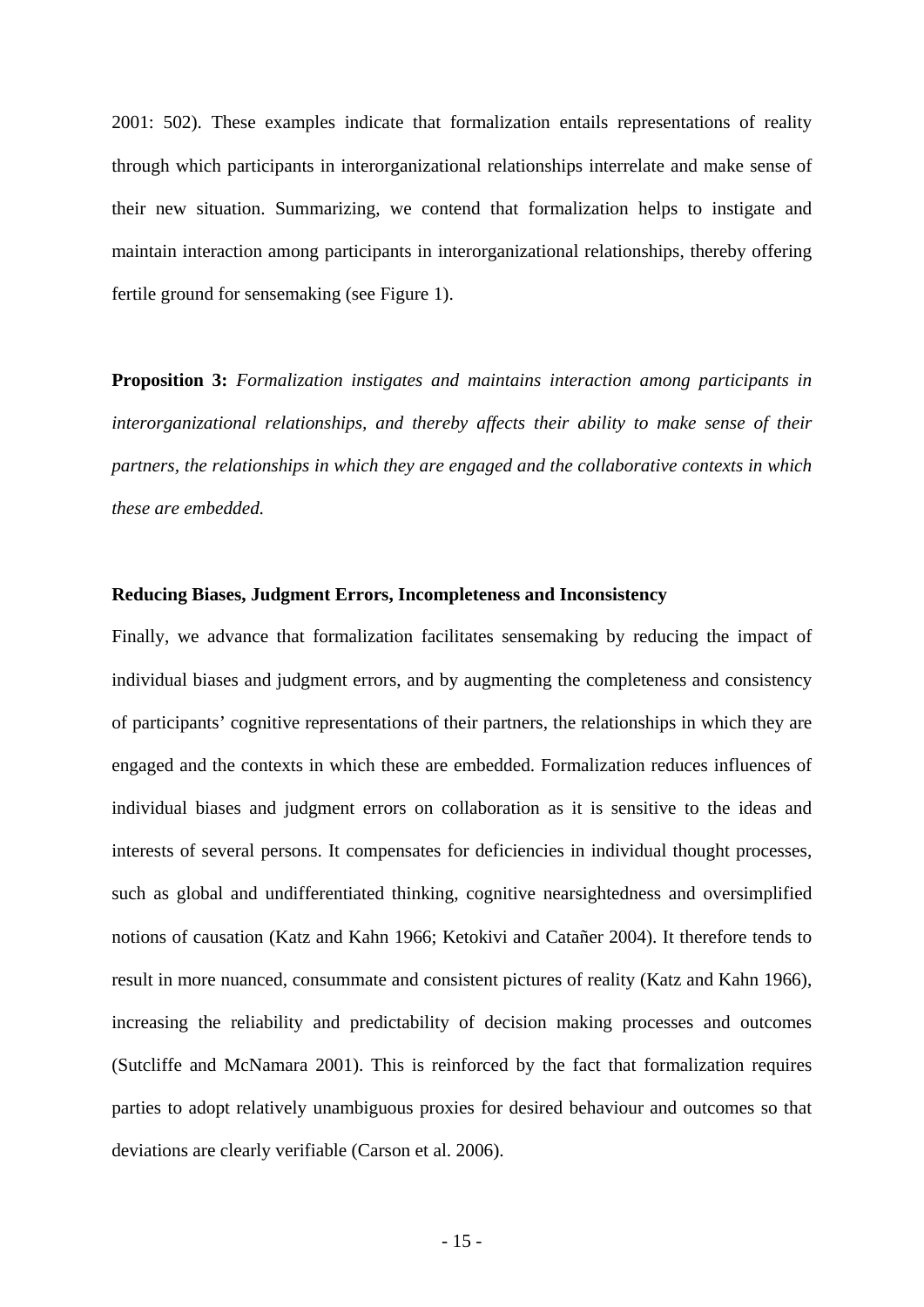Formalization also raises the likelihood that relevant information is considered and treated properly, and that inconsistencies are uncovered and eliminated (Avadikyan et al. 2001; Sutcliffe and McNamara 2001). An example stems from an alliance between L'Oréal and Esthetique, in which additions to the contractual framework 'reduced "noise" in the interaction on all levels, as typically small and recurring conflicts were dealt with once and for all' (Ness 2002: 25). An example of a contrasting situation is offered by Doz (1996). In his description of an alliance between Ciba Geigy and Alza aimed at the development of controlled oral pills and transdermal patches, he indicates that low levels of formalization made 'that the initial agreement left room for […] widely different perceptions and broad frames [which] led to growing suspicions and tensions as each party was searching for clues in the behaviour of the other' (Doz 1996: 68). These examples indicate that formalization may enable participants in interorganizational relationships to make sense of their new situation by reducing the impact of biases and judgment errors and by increasing the consistency and completeness of cognitive representations. This is captured in a fourth proposition (see Figure 1).

**Proposition 4:** *Formalization reduces the impact of individual biases and judgment errors, and it diminishes incompleteness and inconsistencies among the cognitive representations held by participants in interorganizational relationships, thereby affecting their ability to make sense of their partners, the relationships in which they are engaged and the collaborative contexts in which these are embedded.* 

#### **Towards a Balanced View**

In previous paragraphs, we argued that formalization facilitates sensemaking through four mechanisms, possibly turning ambiguous or equivocal circumstances into a situation that is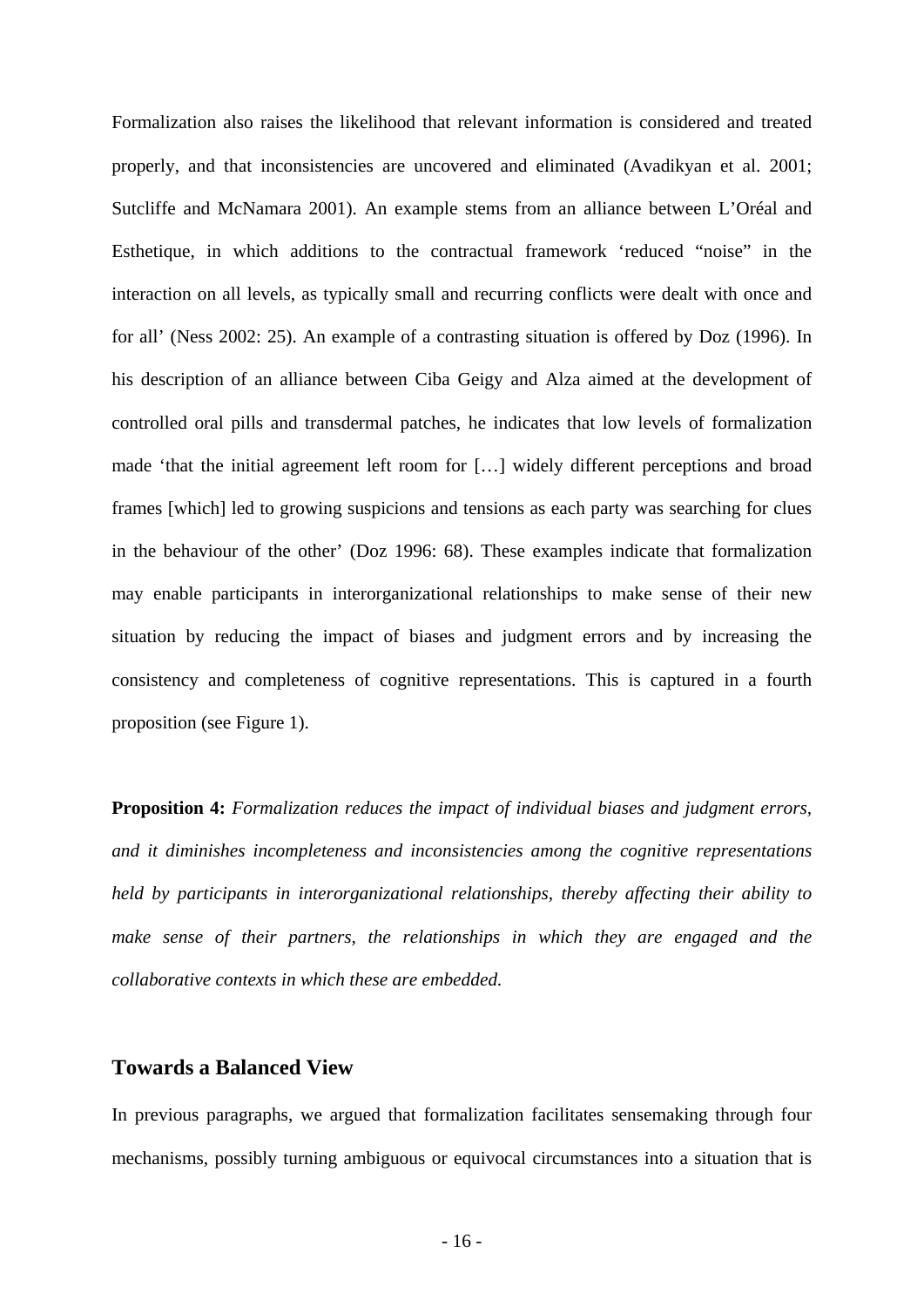'comprehended explicitly in words and that serves as a springboard into action' (Weick et al. 2005: 409, citing Taylor and Van Every 2000: 40). Formalization assists participants in testing and establishing expectations as to how roles and responsibilities are divided, how partners are doing and how they will react to what one says and does (Hill and King 2004; Klein Woolthuis et al. 2005; Narayandas and Rangan 2004; Sivadas and Dwyer 2000; Weick and Roberts 1993), and it enables them to assess and appreciate the nature and purpose of relationships (Ring and Van de Ven 1994). Formalization further helps participants to discover the amount of agreement they have on cause-effect linkages and on priorities and preferences for outcomes, which coincides with a description of sensemaking in early stages by Weick and McDaniel (1989). Formalization may thus help participants to make sense of their partners, the relationships in which they are engaged and the contexts in which these are embedded, by offering them 'a collaborative framework in which the potential for joint action is both significant and beneficial' (Hardy et al. 2005: 63).

However, we recognize that formalization may also have negative effects on sensemaking, as it may make events seem more comprehensible and controllable than they really are (Brown 2004) fuelling the illusion that 'management' or 'control' are in place (Brown 2000; Yakura 2002). Furthermore, high degrees of formalization may result in psychic imprisonment (Snell 2002), so that subsequent sensemaking activities proceed within overly narrow analytical and decision-making boundaries (Ring 2000). In such cases, formalization leads to a focus of attention that is too rigid or inappropriate, which may lead managers to ignore or overlook critical factors, and render their understandings too parsimonious, myopic or otherwise incongruent with reality (Hill and Levenhagen 1995; Sutcliffe and McNamara 2001). In this respect, Weick (2001: 460) mentions that 'once a sense of the situation begins to develop, that sense can be terribly seductive and can resist updating and revision.' It may also lead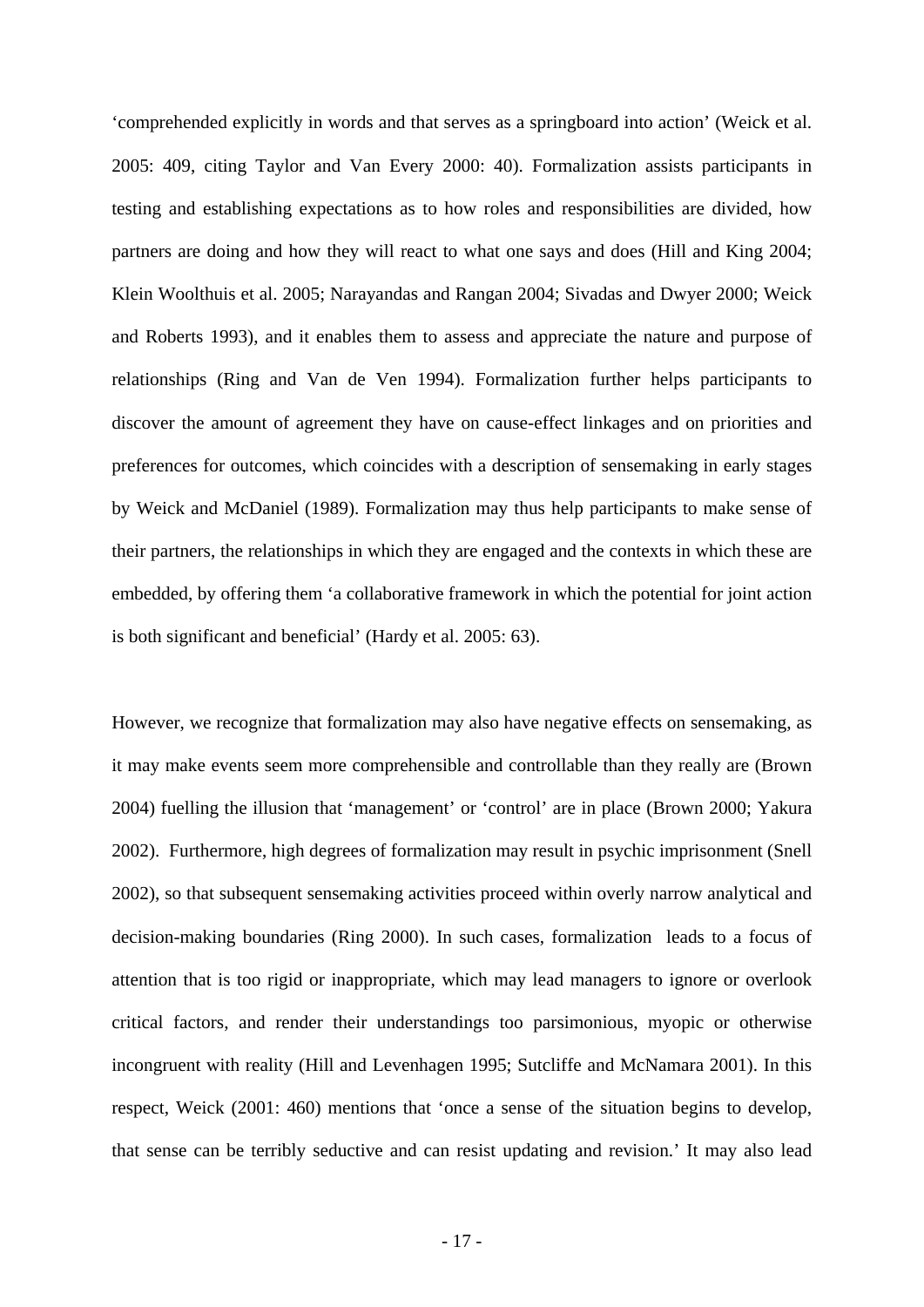managers to lose 'sight of the forest' while picking away 'at the branches and leaves of the trees' (Putnam 2003: 48). This was evident in Doz's (1996: 68) description of an alliance between Ciba Geigy and Alza, where sensemaking led to cognitive understandings that 'made the behavioural learning agenda look taller and taller.'

Formalization has other disadvantages in that it can easily turn into formalism (Mintzberg 1994), cause rigidity and a loss of creativity and flexibility (Volberda 1998), and diminish trust (Klein Woolthuis et al. 2005). Moreover, attempts to articulate, deliberate and reflect upon issues may entail high costs and efforts, and they can even hamper interaction if their benefits are unclear to participants in collaborative endeavours. Furthermore, formalization may not only diminish but also introduce biases and errors, if it inappropriately reflects desired outcomes and behaviours. We acknowledge the fact that formalization has a dark side, and that it can generate undesired and unanticipated outcomes (Balogun and Johnson 2005; Yu et al. 2005). Or, as Mintzberg (1994: 386) notes 'formalization is a double-edged sword, easily reaching the point where help becomes hindrance.' We therefore conclude that the relationship between formalization and sensemaking is likely to be a curvilinear one, in which formalization contributes to sensemaking up to a certain point through each of the four mechanisms that we distinguished previously, after which it diminishes participants' capacity for sensemaking (see Figure 1).

**Proposition 5:** *The extent to which formalization enables participants to: (1) focus their attention; (2) articulate, deliberate and reflect; (3) interact; and (4) reduce judgment errors and biases, and incompleteness and inconsistency of cognitive representations has a curvilinear relationship with their ability to make sense of their partners, the relationships in which they are engaged and the contexts in which these are embedded.*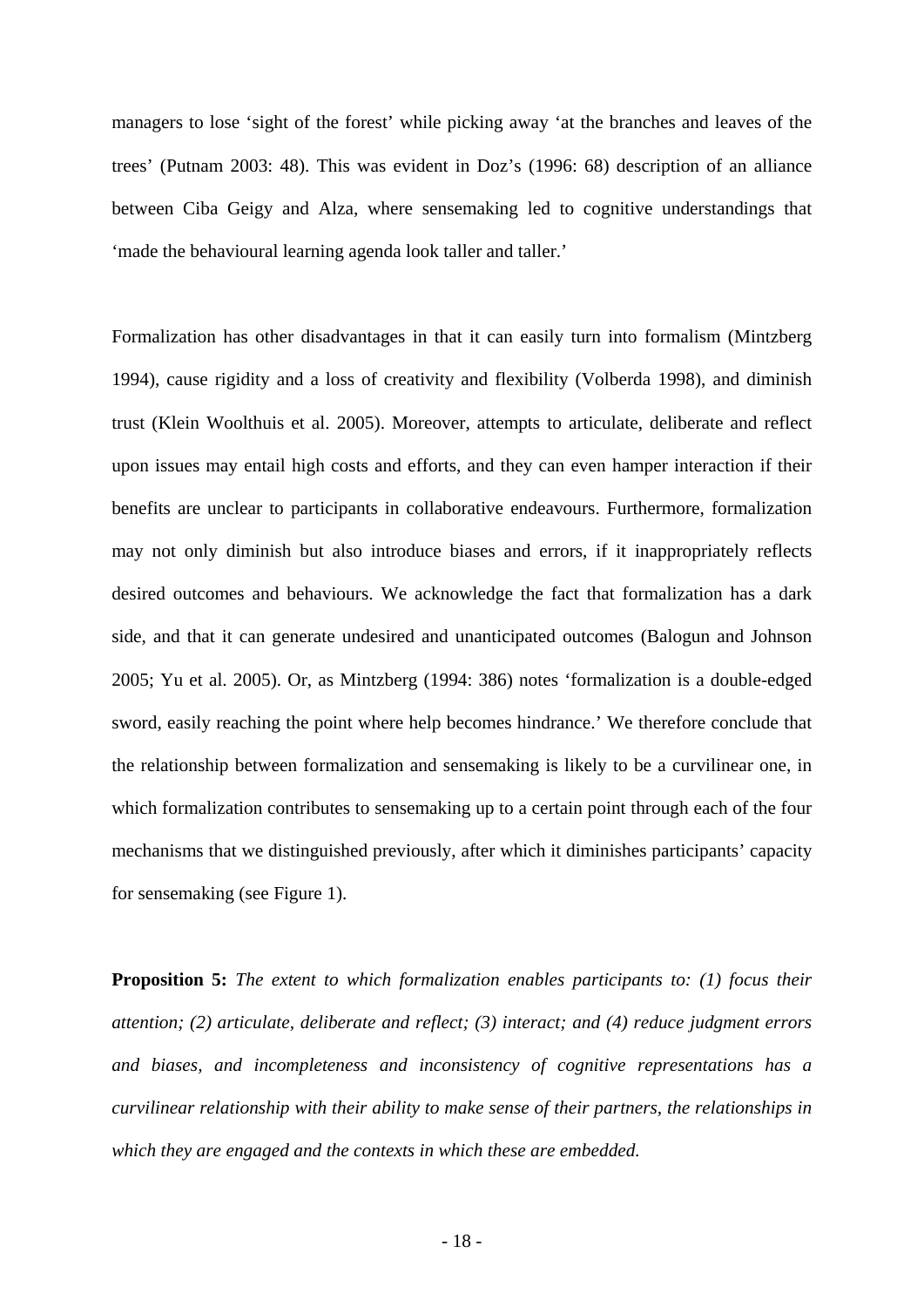Finally, we propose that formalization may help to solve problems of understanding by facilitating sensemaking in interorganizational relationships. Formalization is one way of organizing by which people make sense of equivocal inputs, which they enact back into their world to make it more orderly (Weick et al. 2005). It may thereby eventuate in more refined understandings of partners' cultures, management systems, capabilities and weaknesses, and offer participants more clarity about the context in which relationships are embedded (Zollo et al. 2002). Formalization may affect sensemaking in such a way that participants in interorganizational relationships create 'a solid understanding of the business, share a common fact base, and agree on important assumptions' (Kaplan and Beinhocker 2003: 72). They may gradually come to understand the nature of the pie that can be created in their relationship, the size of that pie, and the processes and resources that could help create the pie (Jap 2001). Moreover, they can improve their understanding of each other's intentions, actions and behaviour (Aulakh and Madhok 2002). The resulting collective consciousness (Clegg et al. 2002; Hill 2001), common reality, or shared understandings (Brown 2004; Hardy et al. 2005; Putnam and Cooren 2004) offer them a unitary basis for action (Maitlis 2005; Weick and Roberts 1993).

This does not imply that partners need to have the same point of view, or understand each other completely. Plurivocal interpretations and understandings will always persist among organizational actors due, among other reasons, to lasting differences in prior experience (see Balogun and Johnson 2004; Brown 2000 2004), and differences in interests and objectives. However, formalization's effects on sensemaking at least increase the likelihood that participants in interorganizational relationships develop mutual understandings next to their private understandings, which may enable coordinated action, while preserving the complexity of multiple individual cognitive structures (Barr and Huff 1997; Elsbach et al.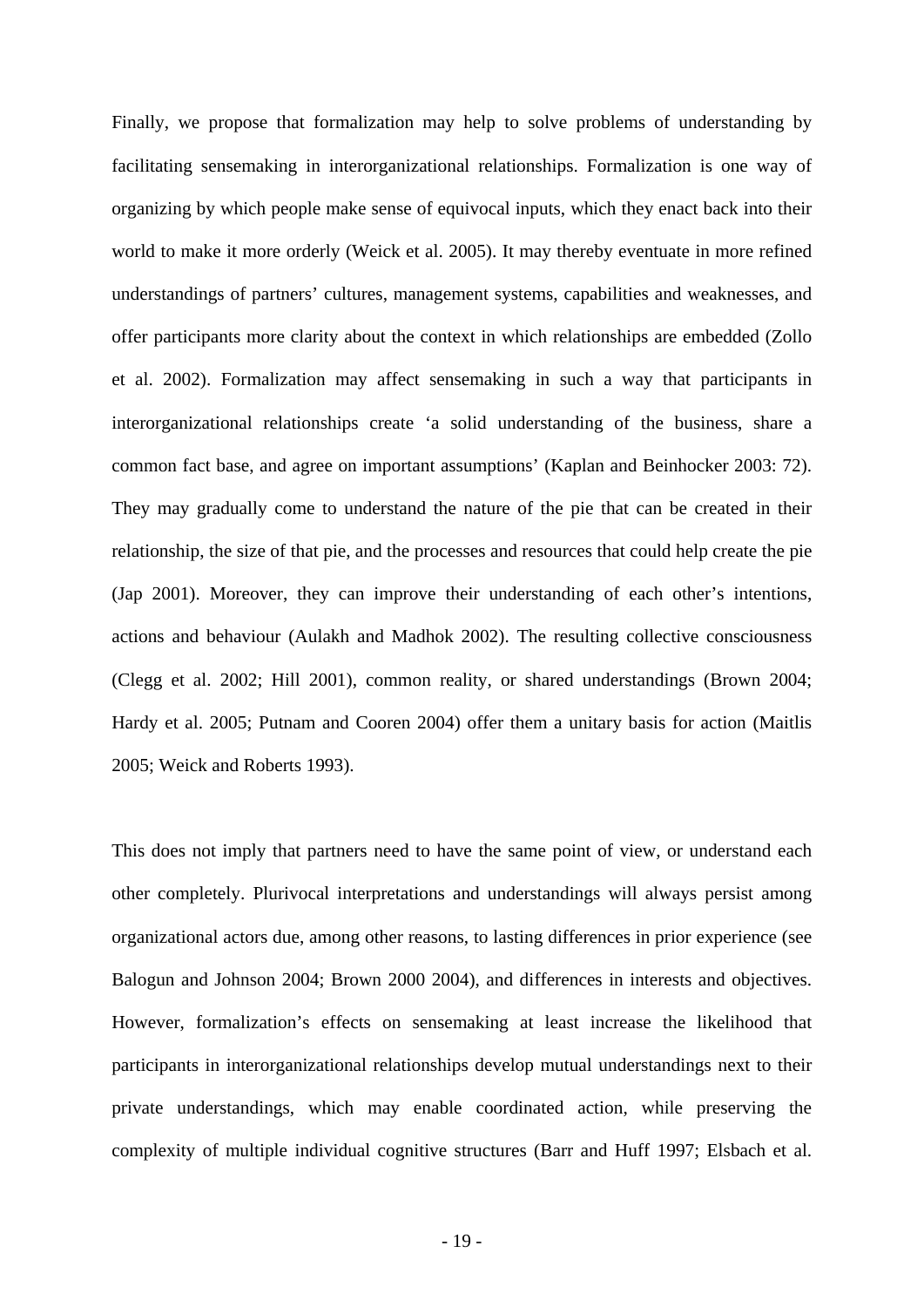2005; Weick 1995; Weick and Roberts 1993). Concluding, we advance that formalization affects sensemaking processes, which subsequently influence problems of understanding among participants in interorganizational relationships (see Figure 1).

**Proposition 6:** *Through enabling participants in interorganizational relationships to make sense of their partners, the relationships in which they are engaged and the contexts in which these are embedded, formalization reduces the degree to which participants in interorganizational relationships experience problems of understanding*.

#### **Discussion**

In this article, we have exemplified how formalization may help participants in interorganizational relationships to cope with problems of understanding. We have shown that formalization entails socio-psychological processes through which participants socially construct or 'enact' their realities (Ariño and Ring 2004; Vaara 2003; Weick 1995) and reduce the cognitive disorder, ambiguity and uncertainty that they experience (Carson et al. 2006; McKinley and Scherer 2000; Weick 1979 1995 2001 2004). Collectively, our arguments depict formalization as a process of 'constructive clarification' (Cardinal et al. 2004: 422) by which particular versions of reality are created, clarified, sustained and modified (Brown 2004), and as a form of structuring that generates and recreates meanings (Ranson et al. 1980). Our description accommodates several distinguishing features of sensemaking such as 'its genesis in disruptive ambiguity [e.g. the initiation of a new relationship], its beginnings in acts of noticing and bracketing [e.g. codification], its mixture of retrospect and prospect [e.g. different experiences of partners combined with converging understandings], [and] its culmination in articulation that shades into acting' [formalization as a basis for action] (Weick et al. 2005: 413). Our discussion strongly resembles notions of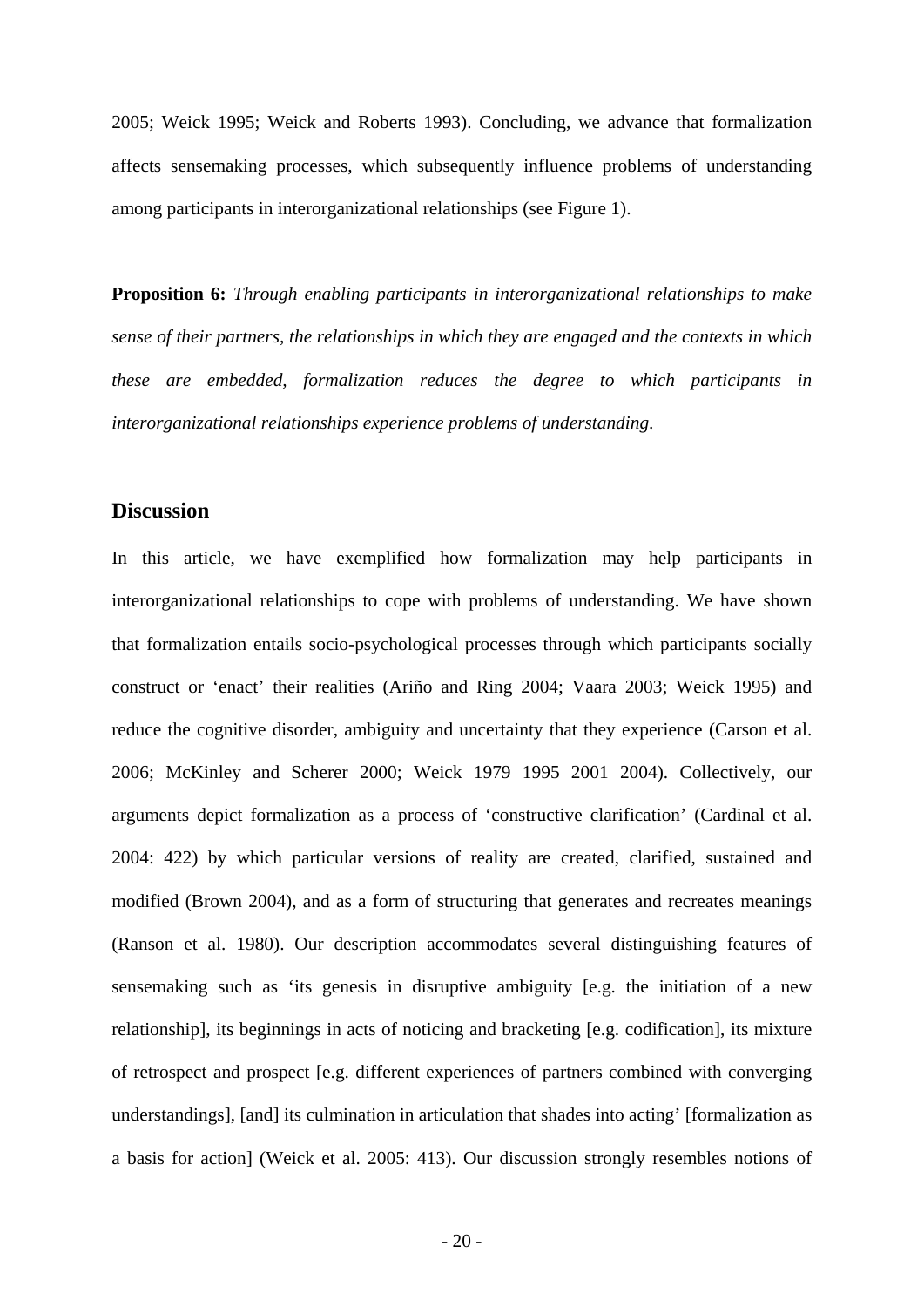sensemaking as a 'guided and controlled' process, which results in the creation of more unitary and rich accounts of reality, that provide 'common foundations for action' and enable 'the emergence of series of actions with a consistent focus' (Maitlis 2005: 28).

It is important to note here that sensemaking efforts are undertaken in concert with sensegiving efforts, so as to 'influence the sensemaking and meaning construction of others' (Gioia and Chittipeddi 1991: 442). Although sensemaking is essentially a cognitive concept, while sensegiving also refers to communication (Shankarmahesh et al. 2004), both concepts are associated with the management of meaning (Maitlis 2005) and with continuous processes of organizing (Weick et al. 2005). Sensegiving efforts by some participants give rise to sensemaking efforts by others, which renders them interactional complements (Gioia and Chittipeddi 1991; Rouleau 2005). Although we focused on the influence of formalization on sensemaking in this paper, formalization may equally well serve sensegiving, assisting participants in framing and disseminating issues to stakeholders in their relationships (Fiss and Zajac 2006), and enabling them to provide descriptions and explanations, and create opportunities for interaction that help others to make sense (Maitlis 2005; Weick 1995).

#### **Theoretical and Practical Implications**

This article advances prior research on the sensemaking function of formalization (Ring and Van de Ven 1989 1994) by discerning the mechanisms through which formalization facilitates the creation of more congruent understandings among participants in interorganizational relationships. It indicates that researchers may benefit from embracing the inherent qualities of the process of formalization itself, instead of focusing on contracts, rules and procedures alone, something which is congruent with pleas by Weick and other researchers for more research into structuring processes (see Ariño and De la Torre 1998;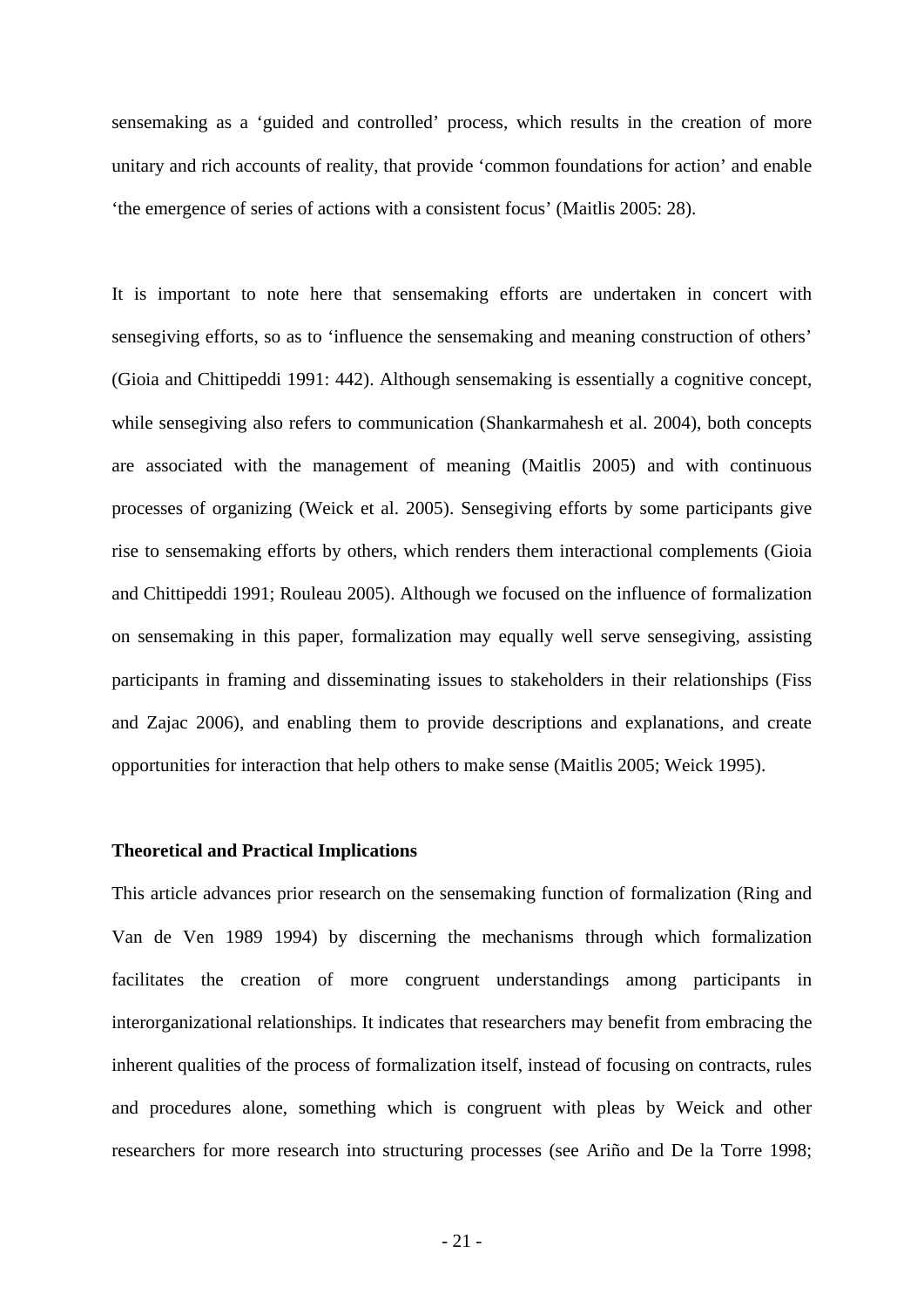Carson et al. 2006; De Rond and Bouchikhi 2004; Narayandas and Rangan 2004; Ring and Van de Ven 1994; Weick 2001; Weick et al. 2005). Moreover, our conceptualization of formalization implies that researchers should regard formalization as a means to achieve coordination, control, and legitimacy, but also as a means to cope with problems of understanding in interorganizational relationships. This implies that researchers may have to redirect their attention from coercive towards enabling types of formalization (see Adler and Borys 1996; Zollo and Winter 2002) in which higher levels of understanding (Zollo and Singh 2004) and the constitution of meaning (Giddens 1984) assume a more central position. Furthermore, premises of power, self-interest, and opportunism (Williamson 1985) seem to be insignificant when discussing formalization's role in coping with problems of understanding. Nevertheless, the creation of new understandings is not free of power issues and self-interested behaviour (Brown 2000 2004). Parties will, for example, attempt to influence and shape each other's beliefs in the direction that they prefer, and they frequently interpret phenomena with these interests in mind. Moreover, they may choose not to give other parties particular information for strategic reasons, or use their power to influence the issues that are captured in formal documents. This implies that formalization has to be regarded as ambivalent, in the sense that it is a vehicle of several functions (Avadikyan 2001; Madhok 2002), something which renders either-or discussions on formalization's functioning unproductive (Klein Woolthuis et al. 2005).

Practitioners could use the insights generated in this article to establish more congruent understandings among participants in the relationships in which they are involved. This will prove to be particularly useful when their relationships are characterized by large interpartner differences and high degrees of ambiguity and uncertainty. In such cases, simply exchanging more information may not solve the problems that they experience, and efforts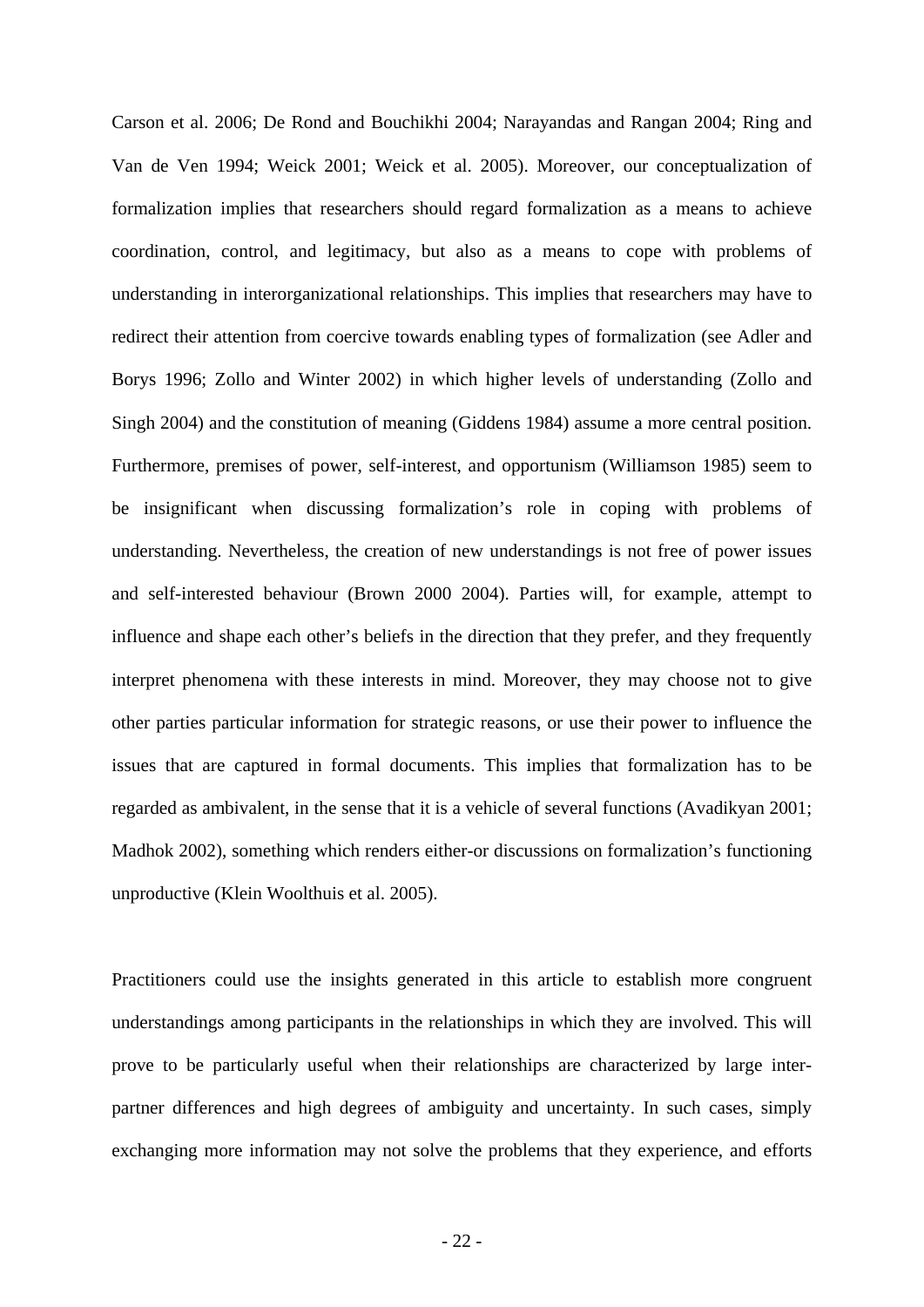have to be put into shaping interpretations and understandings (Sutcliffe and Weber 2003; Thomas and Trevino 1993). This article has shown that formalization may be an important means for doing so. More specifically, the article offers practitioners insights into *how* formalization facilitates sensemaking, and how it helps to develop more congruent understanding in collaborative relationships.

#### **Future Research**

Opportunities for future research are abundant. First, researchers could investigate how power, politics, and resource and information asymmetries affect sensegiving and sensemaking in collaborative relationships. Such factors provide different people with unequal positions to influence the social construction of reality (Mills 2003). They affect, among other aspects, the extent to which parties have control over cues, communicate with each other and support or constrain each other's actions and behaviour (Weick et al. 2005). Moreover, when resource and information asymmetry exists between partners, participants are likely to perceive different cues and attribute different meanings to similar observations. After all, people interpret cues in light of their expectations and knowledge (Weick 1995). Power, politics, and resource and information asymmetries thus exert fundamental influences over sensegiving and sensemaking processes, rendering them important areas for future research.

Second, researchers could inquire into the relationship between formalization, understanding, and its other functions. Hitherto, it has remained unclear how better understandings of partners in interorganizational relationships affect coordination, control, and legitimacy. Several indications exist that these functions presuppose sensemaking. We know, for example, that sensemaking processes contribute to envisioning how value can be created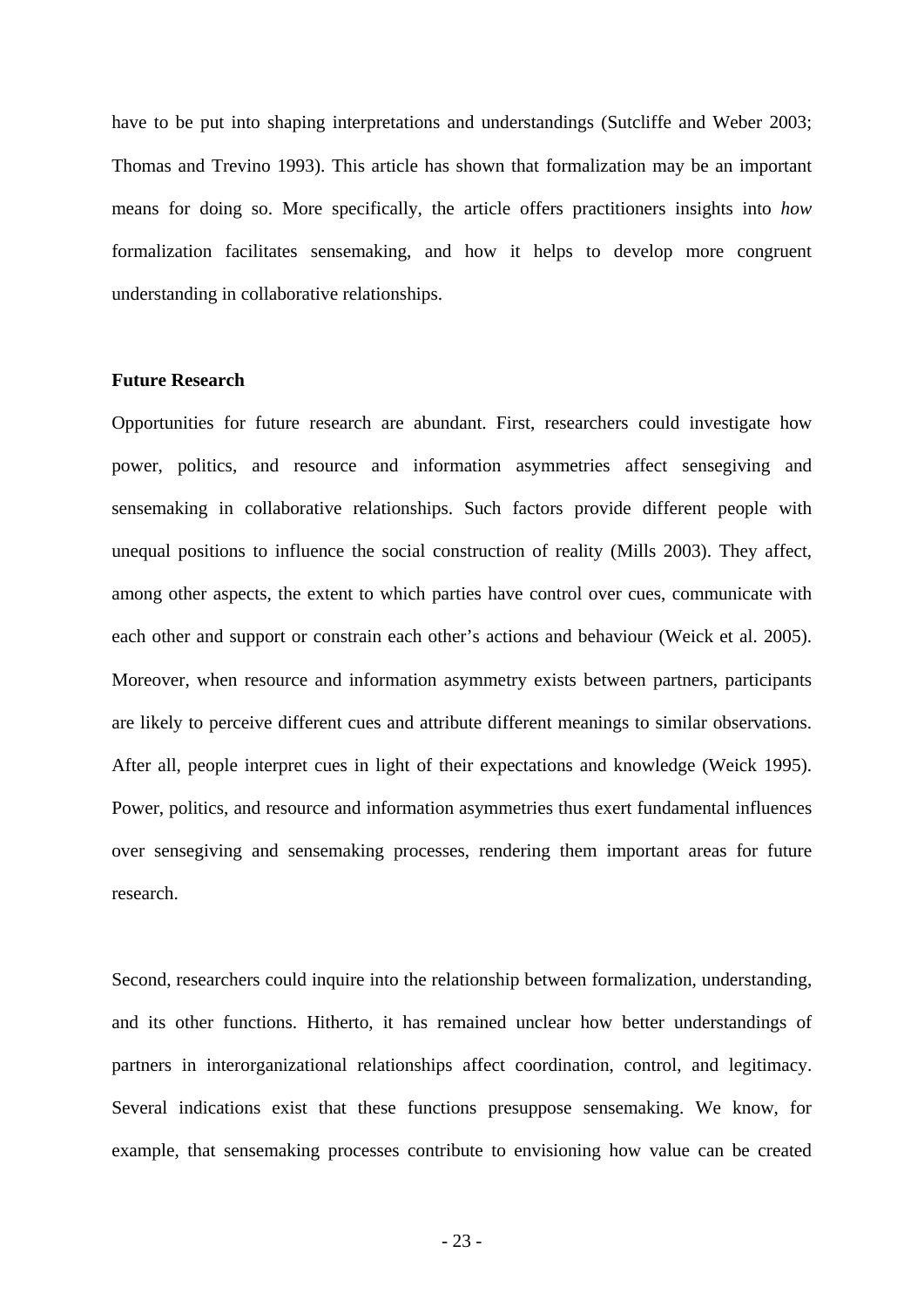(Ariño and Ring 2004), and that they assist in removing misunderstandings, information asymmetry and opportunities for moral hazard and opportunistic behaviour. We also know that these processes could lead to more accurate appreciations of the risks involved in a transaction, which should result in the design of more appropriate governance structures (Ring and Rands 1989; Ring and van de Ven 1989 1994), and which enables parties to develop a solid basis for their relationships, while tempering hubris and faddishness (Sampson 2003). However, a systematic overview of the relationship between formalization, understanding, and its other functions is not yet available. Related to this, researchers could attempt to develop a parsimonious yet comprehensive conceptual framework that allows for more systematic comparisons of the functions and dysfunctions, and eventually the performance effects of formalization across studies and contexts than currently presented in the literature (see White and Lui, 2005). A dialectic perspective in which the functions and dysfunctions of formalization are considered simultaneously could be a promising area for further investigation here (De Rond and Bouchikhi 2004).

A third option for future research concerns inquiries into organization, context and task characteristics that determine how the need for sensemaking evolves. We have presumed that the sensemaking function of formalization is particularly valuable for interorganizational relationships between partners possessing divergent skills, backgrounds and organizational structures, and for organizations based in disparate cultures or industries, as these differences can lead to misunderstandings and conflicts (Child and Rodrigues 2003). However, as partners get to know each other better and information asymmetries are being reduced, the need for sensemaking diminishes (Heide 2003), and issues become more clear-cut (see Koza and Lewin 1998; Rothaermel and Deeds 2004). Parties may have developed joint understandings that allow for uniquely efficient communication in the form of idiosyncratic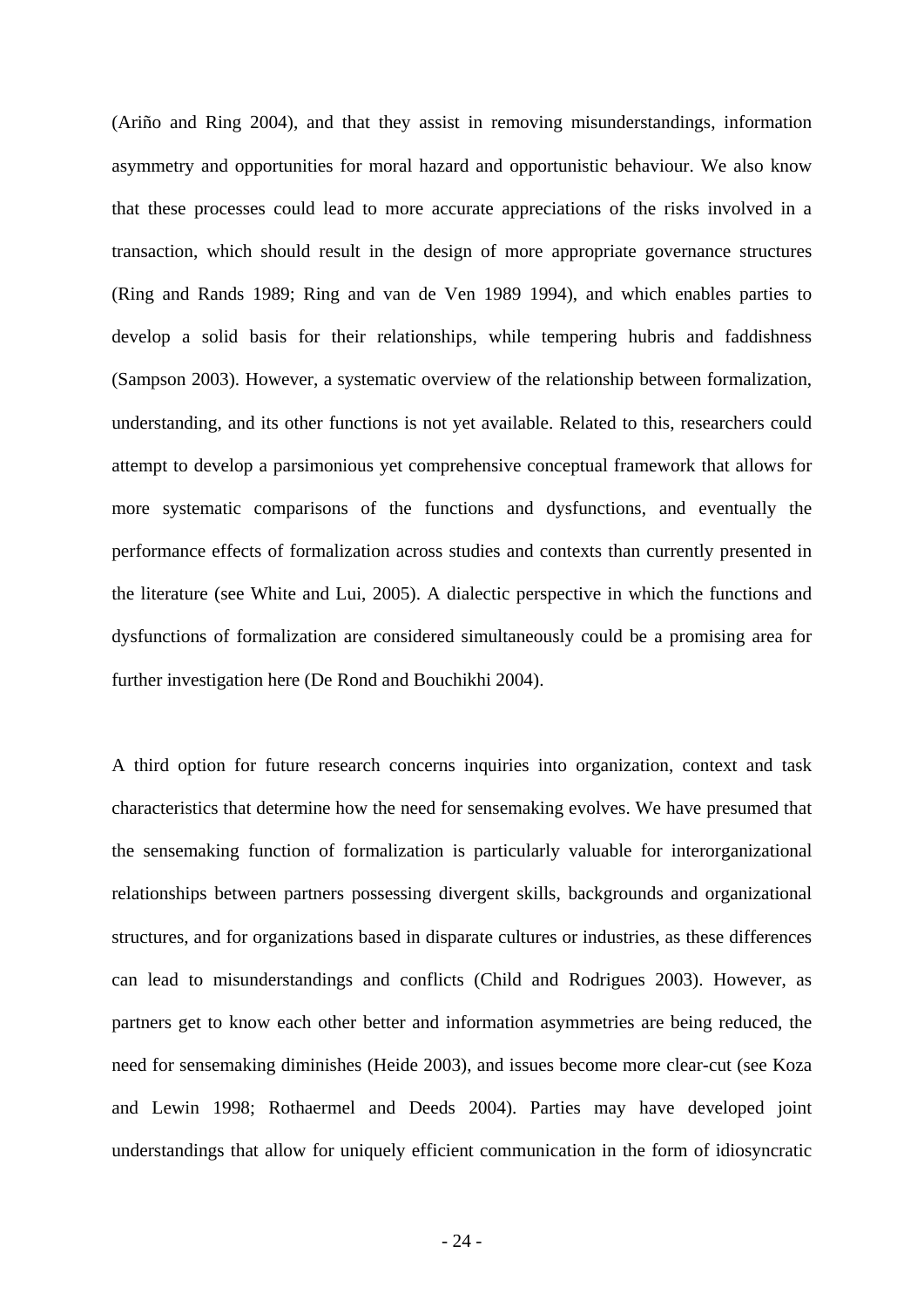interaction routines (Hoang and Rothaermel 2005; Kotabe et al. 2003; Zollo et al. 2002) and they may have come to know more about each other's structure, operations and competencies (Shenkar and Zeira 1992). Ring and Van de Ven (1994) therefore conclude that, in general, once the details of a cooperative relationship are established, sensemaking processes tend to be less intense than those that occur during transactional phases, at least until problems arise. This suggests that it is both worthwhile to investigate *when* the sensemaking function of formalization is most pertinent, and *how* it evolves over time.

A final avenue for future research pertains to investigating other means that facilitate sensemaking, such as informal processes of interaction (Balogun and Johnson 2005), and examining the factors that influence managers' preferences for each of them. An example of such a factor could be the likelihood that relationships experience negative effects of employee turnover (Ring and Van de Ven 1994). The departure of two founding fathers in a joint venture in the consumer products industry between a North-American and a French company illustrates our point. Ariño and De la Torre (1998: 321) explain that 'agreements and understandings that may have been implicit in their thinking, or that could have been articulated in an informal telephone call, [were] now easily misinterpreted by those not involved in the original design and negotiations.' In this case, formalization could have prevented knowledge dissipation and facilitated continued sensemaking and learning.

Concluding, the article contributes to research on organizing and sensemaking by discussing how formalization may help participants in interorganizational relationships to cope with problems of understanding. By doing so, it carries Karl Weick's thinking on sensemaking forward in the context of interorganizational management, and it offers a fertile basis for further theorizing in this field.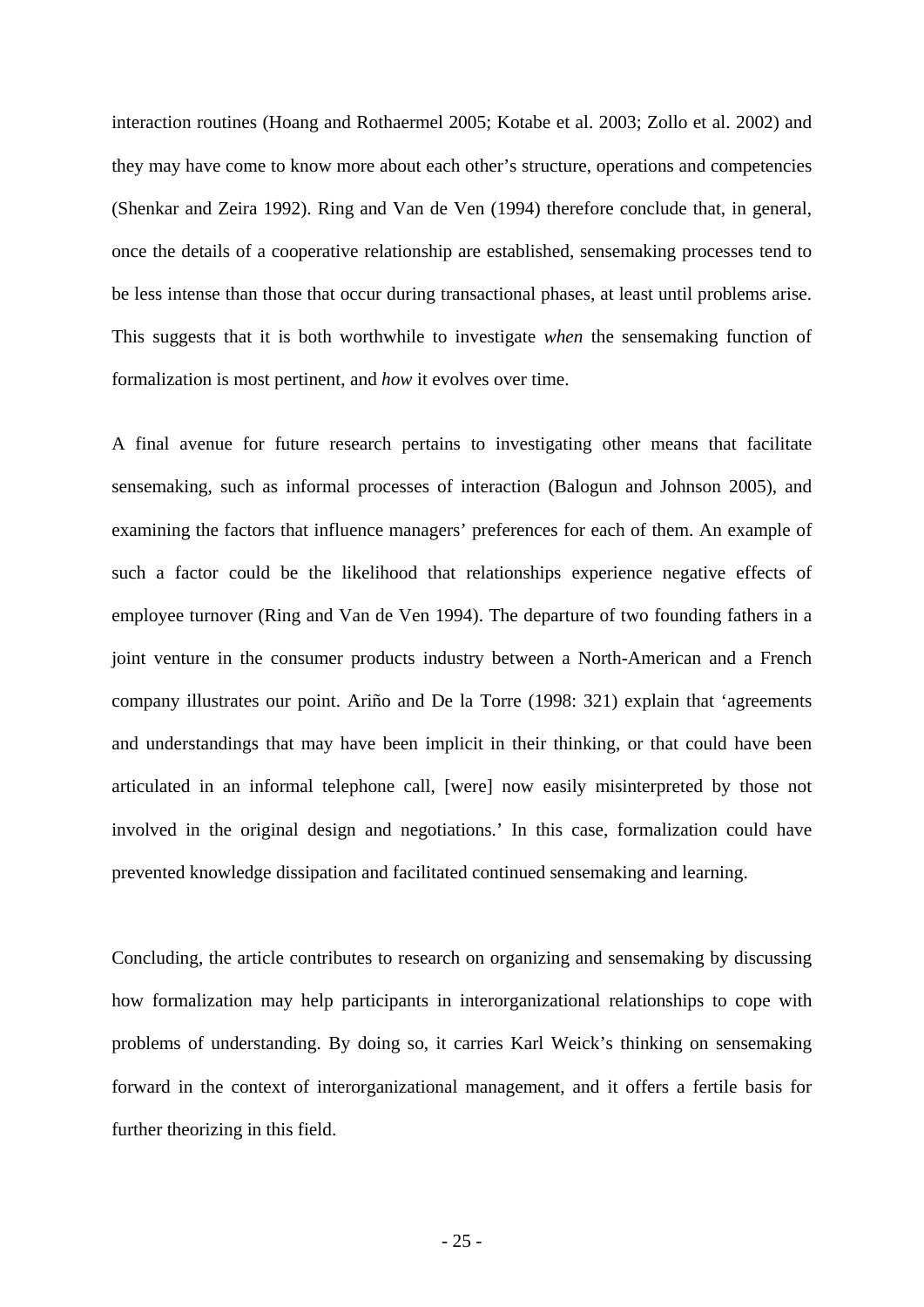## **References**

Adler, Paul S., and Bryan Borys 1996 'Two types of bureaucracy: Enabling and coercive'. *Administration Science Quarterly* 41: 61-89.

Anand, Narasimhan, and Richard A. Peterson 2000 'When market information constitutes fields: Sensemaking of markets in the commercial music industry' *Organization Science* 11/3: 270-284.

Ariño, Africa M., and Jose De la Torre 1998 'Learning from failure: Towards an evolutionary model of collaborative ventures'. *Organization Science* 9/3: 306-325.

Ariño, Africa M., and Jeff J. Reuer 2004 'Designing and renegotiating strategic alliance contracts'. *Academy of Management Executive* 18/3: 37.

Ariño, Africa M., and Peter Smith Ring 2004 'The role of justice theory in explaining alliance negotiations'. *Working Paper* No. 534 IESE Business School.

Aulakh, Preet S., and Anoop Madhok

2002 'Cooperation and performance in international alliances: The critical role of flexibility' in *Cooperative Strategies and Alliances*. F.J. Contractor, and P. Lorange (eds), 25-48. Boston: Elsevier.

Avadikyan, Arman, Patrick Llerena, Mireille Matt, Anne Rozan, and Sandrine Wolff 2001 'Organisational rules, codification and knowledge creation in inter-organisation cooperative agreements'. *Research Policy* 30: 1443-1458.

Balogun, Julia, and Gerry Johnson

2004 'Organizational restructuring and middle manager sensemaking'. *Academy of Management Journal* 47: 523-549.

Balogun, Julia, and Gerry Johnson

2005 'From intended strategies to unintended outcomes: The impact of change recipient sensemaking'. *Organization Studies* 26/11: 1573-1601.

Barkema, Harry G., and Freek Vermeulen

1997 'What differences in the cultural backgrounds of partners are detrimental for international joint ventures'. *Journal of International Business Studies* 28: 845-864.

Barr, Pamela S., and Anne S. Huff

1997 'seeing isn't believing: Understanding diversity in the timing of strategic response'. *Journal of Management* 34/3: 337-370.

Baum, Joel A.C., and Tim J. Rowley

2002 'Companion to organizations: An introduction' in *The Blackwell Companion to Organizations*. J.A.C. Baum (ed), 1-34. Oxford: Blackwell.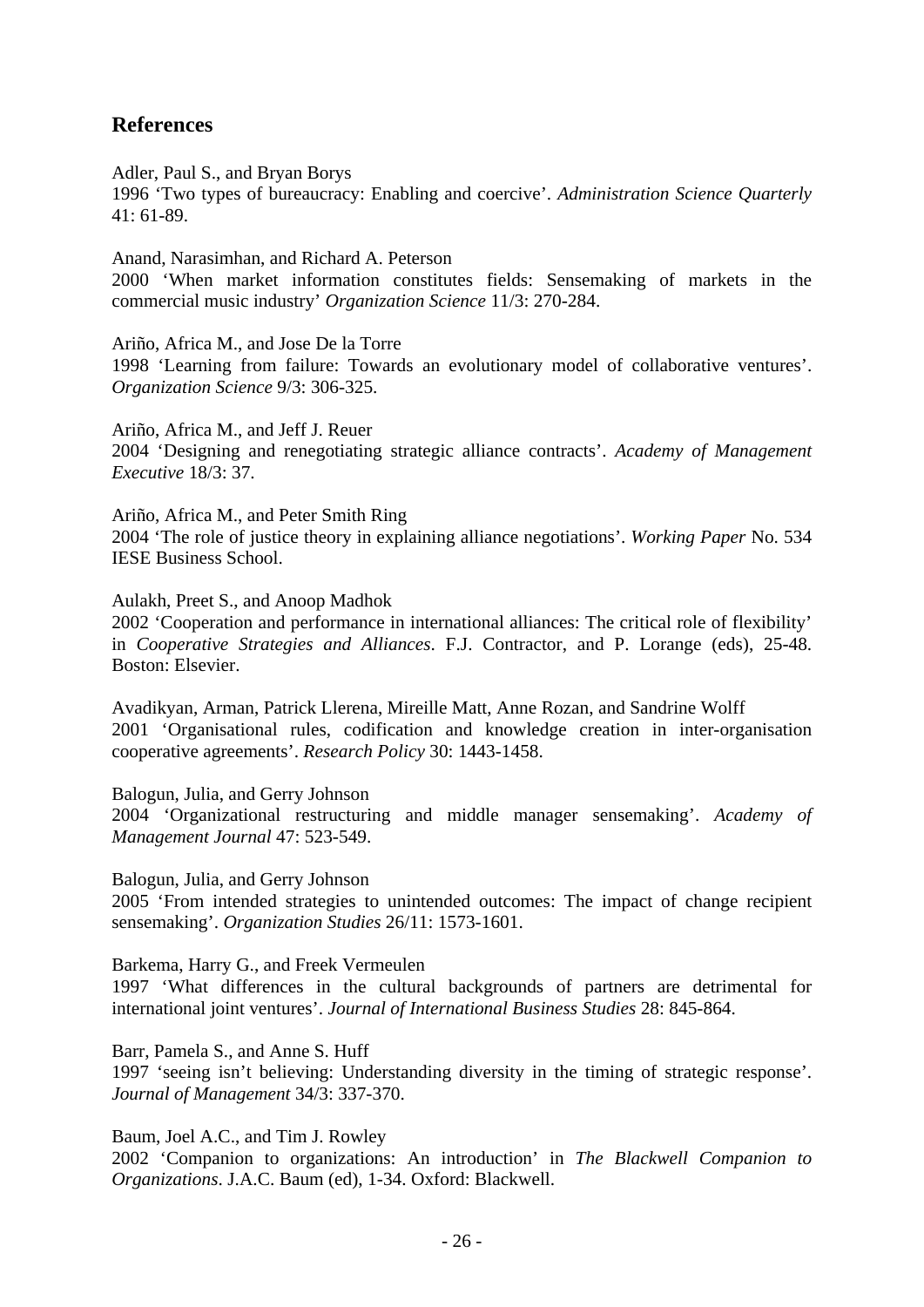Blomqvist, Kirsimarja, Pia Hurmellina, and Risto Seppänen 2005 'Playing the collaboration game right - balancing trust and contracting'. *Technovation* 25: 497-504.

Boisot, Max, and John Child 1999 'Organizations as adaptive systems in complex environments: The case of China'. *Organization Science* 10/3: 237-252.

Brown, Andrew D. 2000 'Making sense of inquiry sensemaking'. *Journal of Management Studies* 37/1: 45-75.

Brown, Andrew D.

2004 'Authoritative sensemaking in a public inquiry report'. *Organization Studies* 25/1: 95- 112.

Campbell, Donald J. 1988 'Task complexity: A review and analysis'. *Academy of Management Review* 13: 40-52.

Cardinal, Laura B., Sim B. Sitkin, and Chris Long 2004 'Balancing and rebalancing in the creation and evolution of organizational control'. *Organization Science* 15: 411-431.

Carson, Stephen J., Anoop Madhok, and Tao Wu 2006 'Uncertainty, opportunism and governance: The effects of volatility and ambiguity on formal and relational contracting'. *Forthcoming in Academy of Management Journal*.

Child, John, and Suzana B. Rodrigues

2003 'Corporate governance and new organizational forms: Issues of double and multiple agency'. *Journal of Management and Governance* 7: 337-360.

Clegg, Stewart R., Tyrone S. Pitsis, Thekla Rura-Polley, and Marton Marosszeky 2002 'Governmentality matters: Designing an alliance culture of inter-organizational collaboration for managing projects'. *Organization Studies* 23: 317-337.

Couchman, Paul K., and Liz Fulop

2002 'The meanings of risk and interorganizational collaboration' in *Management and organization paradoxes*. S.R. Clegg (ed), 40-64. Amsterdam: John Benjamins.

Daft, Richard L., and Karl E., Weick 1984 'Toward a model of organizations as interpretation systems'. *Academy of Management Review* 9: 284-295.

Delmar, Frédéric, and Scott A. Shane 2003 'Does business planning facilitate the development of new ventures?' *Strategic Management Journal* 24: 1165-1185.

De Rond, Mark, and Hamid Bouchikhi 2004 'On the dialectics of strategic alliances'. *Organization Science* 15: 56-69.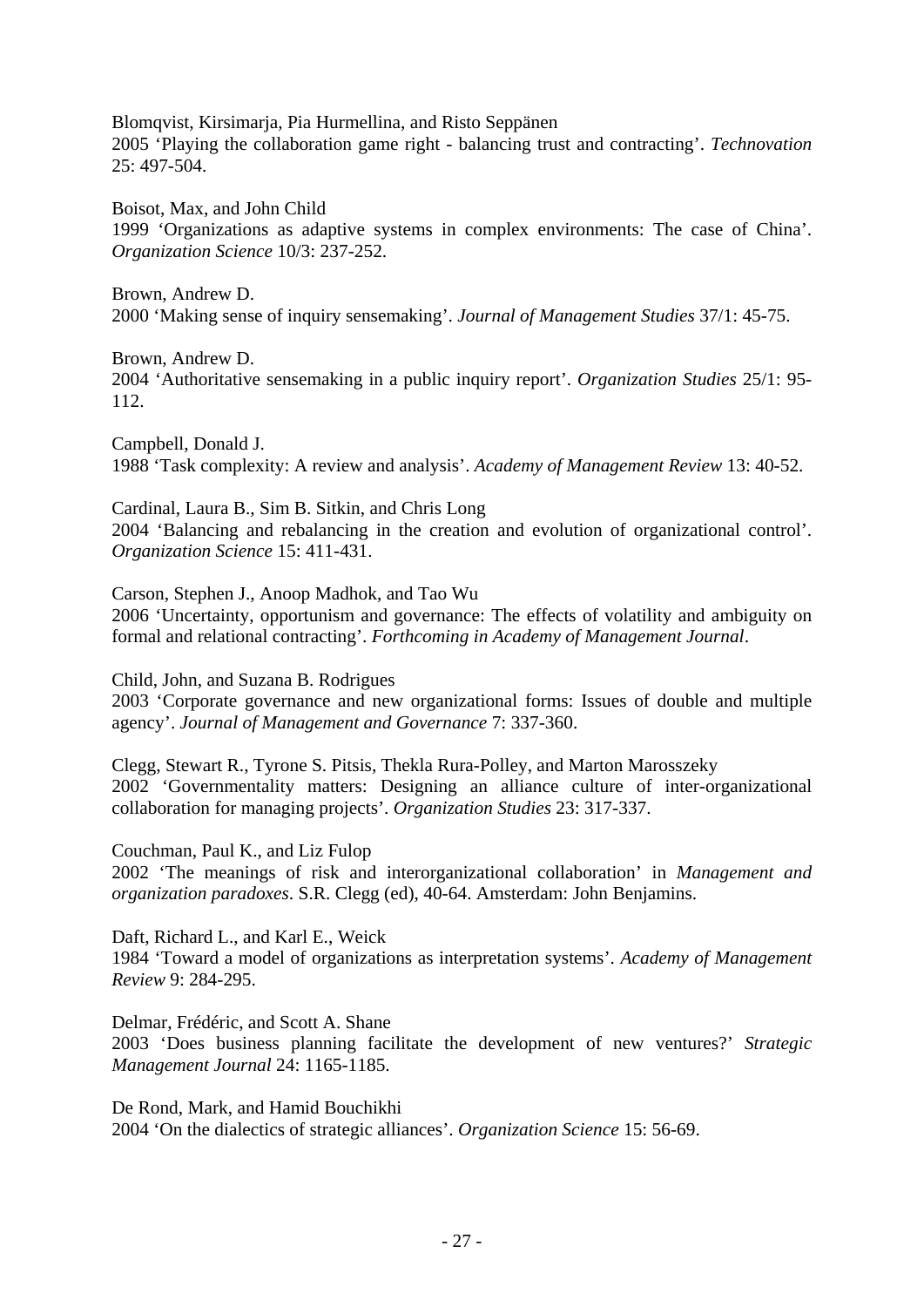Doz, Yves L.

1996 'The evolution of cooperation in strategic alliances: Initial conditions or learning processes?' *Strategic Management Journal* 17: 55-83.

Eccles, Robert G., and Nitin Nohria 1992 *Beyond the hype: Rediscovering the essence of management*. Boston: HBS.

Elsbach, Kimberley D., Pamela S. Barr, and Andrew B. Hargadon 2005 'Identifying situated cognition in organizations'. *Organization Science* 16/4: 422-433.

Fiss, Peer C., and Edward J. Zajac 2006 'The symbolic management of strategic change: Sensegiving via framing and decoupling'. *Forthcoming in Academy of Management Journal*.

Giddens, Anthony 1984 *The constitution of society*. Berkeley: University of California Press.

Gioia, Dennis A., and Kumar Chittipeddi 1991 'Sensemaking and sensegiving in strategic change initiation'. *Strategic Management Journal* 12: 433-448.

Gomes-Casseres, Benjamin 1996 *The alliance revolution*. Cambridge: Harvard University Press.

Gouldner, Alvin W. 1954 *Patterns of industrial bureaucracy*. New York: Free Press.

Hage, Jerald, and Michael Aiken 1966 'Organizational alienation: A comparative analysis'. *American Sociological Review* 31: 497-507.

Hardy, Cynthia, Thomas B. Lawrence, and David Grant 2005 'Discourse and collaboration: The role of conversations and collective identity'. *Academy of Management Review* 30: 58-77.

Heide, Jan B. 2003 'Plural governance in industrial purchasing'. *Journal of Marketing* 67: 18-29.

Hill, Claire A. 2001 'A comment on language and norms in complex business contracting'. *Chicago-Kent Law Review* 77: 29-57.

Hill, Claire A., and Christopher King 2004 'How do German contracts do as much with fewer words?' *Chicago-Kent Law Review* 79: 889-926.

Hill, Robert C., and Michael Levenhagen 1995 'Metaphors and mental models: Sensemaking and sensegiving in innovative and entrepreneurial activities'. *Journal of Management* 21/6: 1057-1074.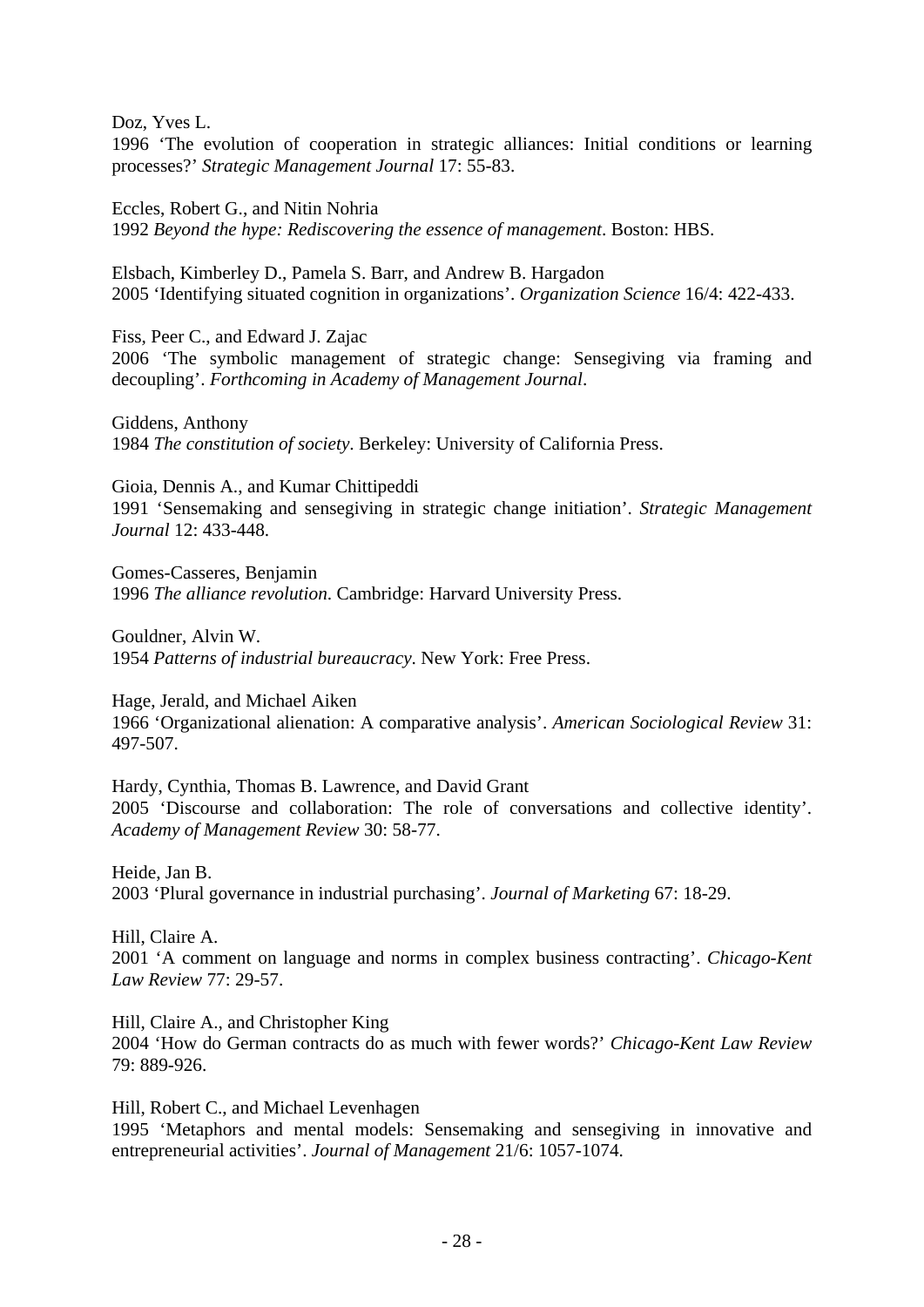Hoang, Ha, and Frank T. Rothaermel

2005 'The effect of general and partner-specific alliance experience on joint R&D project performance'. *Academy of Management Journal* 48: 332-345.

Jap, Sandy D. 2001 "Pie sharing" in complex collaboration contexts'. *Journal of Marketing Research* 38: 86-99.

Jap, Sandy D., and Shankar Ganesan

2000 'Control mechanisms and the relationship life cycle: Implications for safeguarding specific investments and developing commitment'. *Journal of Marketing Research* 37: 227- 245.

Kaghan, William N., and Michael D. Lounsbury

2006 'Articulation work, collective mind, and the institutional residue of organizational artifacts' *Forthcoming in Artifacts and Organizations*. A. Rafaelli, and M.G. Pratt (eds), Mahwah: Lawrence Erlbaum.

Kale, Prashant, Jeff H. Dyer, and Harbir Singh

2001 'Value creation and success in strategic alliances: Alliancing skills and the role of alliance structure and systems'. *European Management Journal* 19: 463-471.

Kaplan, Sarah, and Eric D. Beinhocker 2003 'The real value of strategic planning'. *MIT Sloan Management Review* 44: 71-76.

Katz, Daniel, and Robert L. Kahn 1966 *The social psychology of organizations*. New York: John Wiley.

Ketokivi, Mikko, and Xavier Catañer 2004 'Strategic planning as an integrative device'. *Administrative Science Quarterly* 49: 337- 365.

Kirsch, Laurie J. 2004 'Deploying common systems globally: The dynamics of control'. *Information Systems Research* 15/4: 374-395.

Klein Woolthuis, Rosalinde, Bas Hillebrand, and Bart Nooteboom 2005 'Trust, contract and relationship development'. *Organization Studies* 26/6: 813-840.

Kotabe, Masaaki, Xavier Martin, and Hiroshi Domoto 2003 'Gaining from vertical partnerships: Knowledge transfer, relationship duration, and supplier performance improvement in the U.S. and Japanese automotive industries'. *Strategic Management Journal* 24: 293-316.

Koza, Mitchell P., and Arie Y. Lewin 1998 'The co-evolution of strategic alliances'. *Organization Science* 9: 255-264.

Lane, Peter J., and Michael H. Lubatkin

1998 'Relative absorptive capacity and interorganizational learning'. *Strategic Management Journal* 19: 461-477.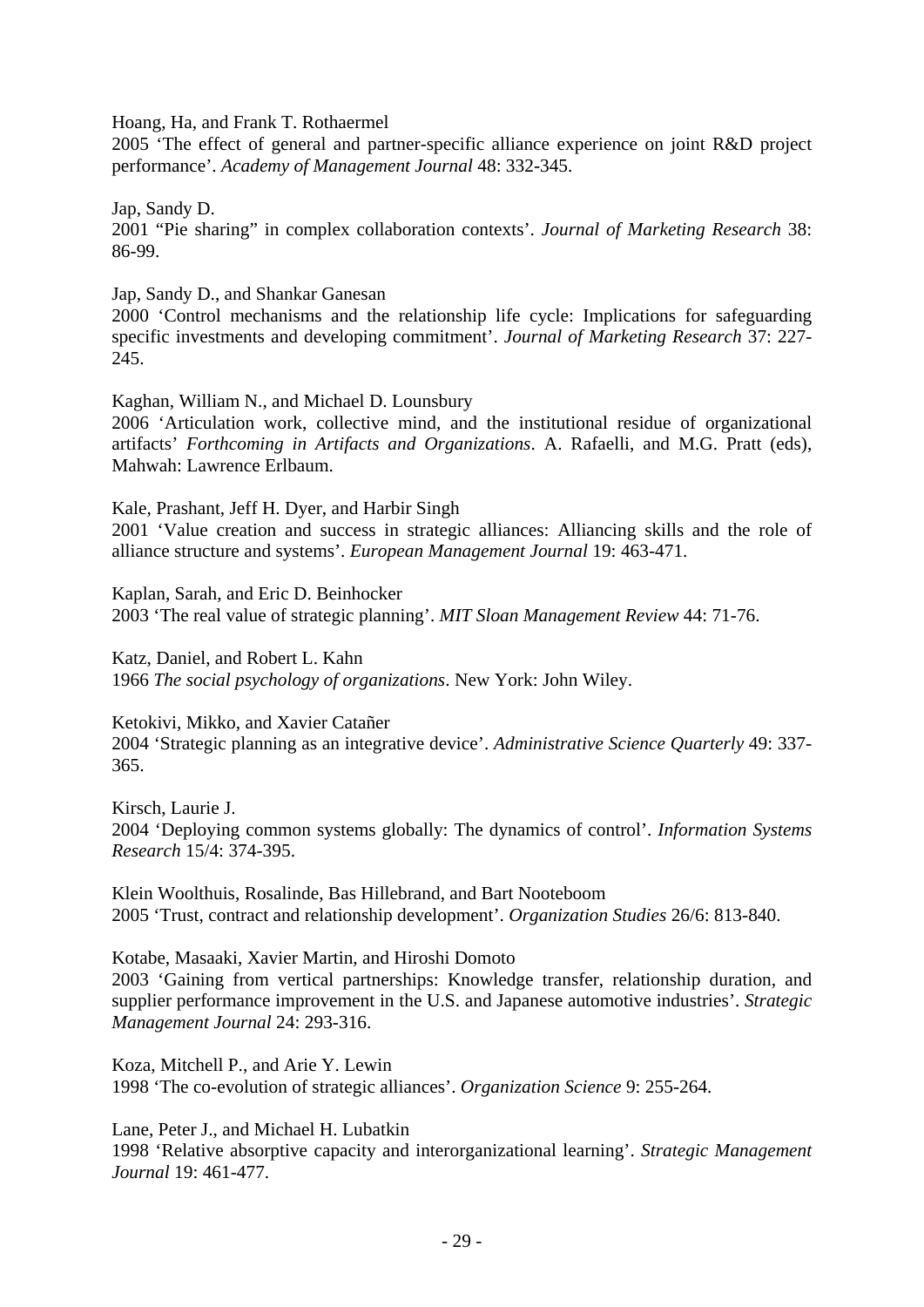Lindenberg, Siegwart M. 2003 'The cognitive side of governance' in *Research in the Sociology of Organizations*. V. Buskens, W. Raub, and C. Snijders (eds), 20: 47-76. Oxford: JAI Press.

Lui, Steven S., and Hang-Yue Ngo 2004 'The role of trust and contractual safeguards on cooperation in non-equity alliances'. *Journal of Management* 30: 471-485.

Macneil, Ian R. 1980 *The new social contract: An inquiry into modern contractual relations*. London: Yale University Press.

Madhok, Anoop 2002 'Reassessing the fundamentals and beyond: Ronald Coase, the transaction cost and resource-based theories of the firm and the institutional structure of production'. *Strategic Management Journal* 23: 535-550.

Maitlis, Sally 2005 'The social processes of organizational sensemaking'. *Academy of Management Journal* 48: 21-49.

Mayer, Kyle J., and Nicholas S. Argyres 2004 'Learning to contract: Evidence from the personal computer industry'. *Organization Science* 15: 394-410.

McGinn, Kathleen L., and Angela Keros 2002 'Improvisation and the logic of exchange in socially embedded transactions'. *Administrative Science Quarterly* 47: 442-473.

McKinley, William, and Andreas G. Scherer 2000 'Some unanticipated consequences of organizational restructuring'. *Academy of Management Review* 25: 735-751.

Meindl, James R., Charles Stubbart, and Joseph F. Porac 1996 *Cognition within and between organizations*. Thousand Oaks: Sage.

Mills, Jean H. 2003 *Making sense of organizational change.* London: Routledge.

Mintzberg, Henry 1994 *The rise and fall of strategic planning*. Hemel Hempstead: Prentice Hall.

Mjoen, Hans, and Stephen Tallman

1997 'Control and performance in international joint ventures'. *Organization Science* 8: 257- 274.

Narayandas, Das, and V. Kasturi Rangan 2004 'Building and sustaining buyer-seller relationships in mature industrial markets'. *Journal of Marketing* 68: 63-77.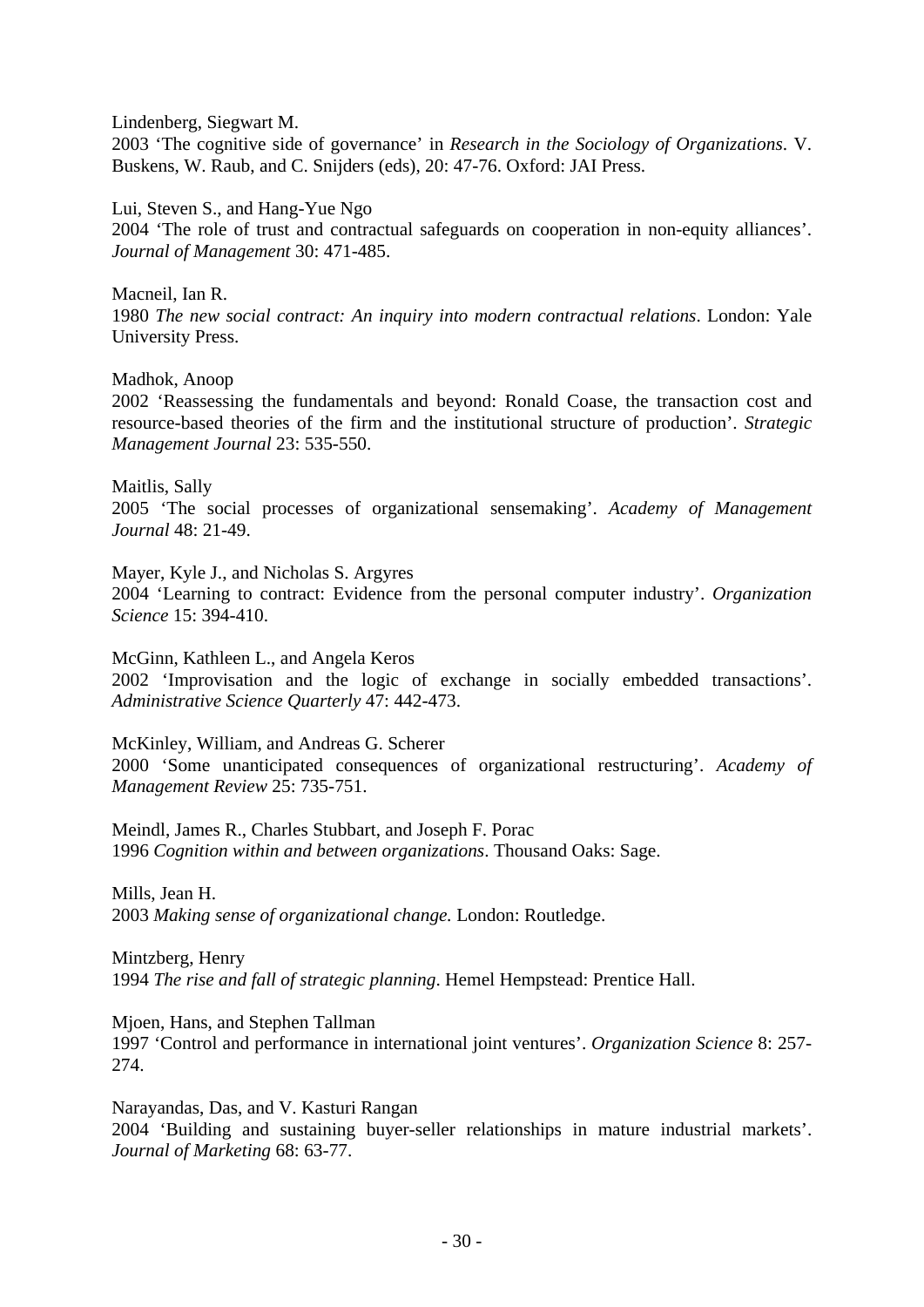Nellore, Rajesh

2001 'Validating specifications: Contract-based approach'. *IEEE Transactions on engineering management* 48/4: 491-504.

Ness, Håvard

2002 'Ex post contractual adjustments in dyadic interfirm relations'. Paper presented at the *12th Nordic Workshop on Interorganizational Research*. Kolding.

Nooteboom, Bart 1992 'Towards a dynamic theory of transactions'. *Journal of Evolutionary Economics* 2: 281- 299.

Obstfeld, David 2004 'Saying more and less of what we know: The social processes of knowledge creation, innovation and agency'. *Unpublished manuscript*.

Orlikowski, Wanda J., and JoAnne Yates

2002 'It's about time: Temporal structuring in organizations'. *Organization Science* 13/6: 684-700.

Ouchi, William G.

1979 'A conceptual framework for the design of organizational control mechanisms'. *Management Science* 25: 833-848.

Porac, Joseph F., Marc J. Ventresca, and Yuri Mishina 2002 'Interorganizational cognition and interpretation' in *The Blackwell Companion to Organizations*. J. Baum (ed), 579-598. Oxford: Blackwell Publishers.

Putnam, Linda L.

2003 'Dialectical tensions and rhetorical tropes in negotiations'. *Organization Studies* 25/1: 35-53.

Putnam, Linda L., and François Cooren 2004 'Alternative perspectives on the role of text and agency in constituting organizations'. *Organization* 11/3: 323-333.

Ranson, Stewart, Bob Hinings, and Royston Greenwood 1980 'The structuring of organizational structures'. *Administrative Science Quarterly* 25: 1- 17.

Ring, Peter Smith 2000 'The three T's of alliance creation: Task, team and time'. *European Management Journal* 18: 153-162.

Ring, Peter Smith, and Gordon P. Rands

1989 'Sensemaking, understanding, and committing' in *Research on the management of innovation: The Minnesota Studies*. A.H. Van de Ven, H. Angle, and M.S. Poole (eds), 337- 366. New York: Ballinger/Harper Row.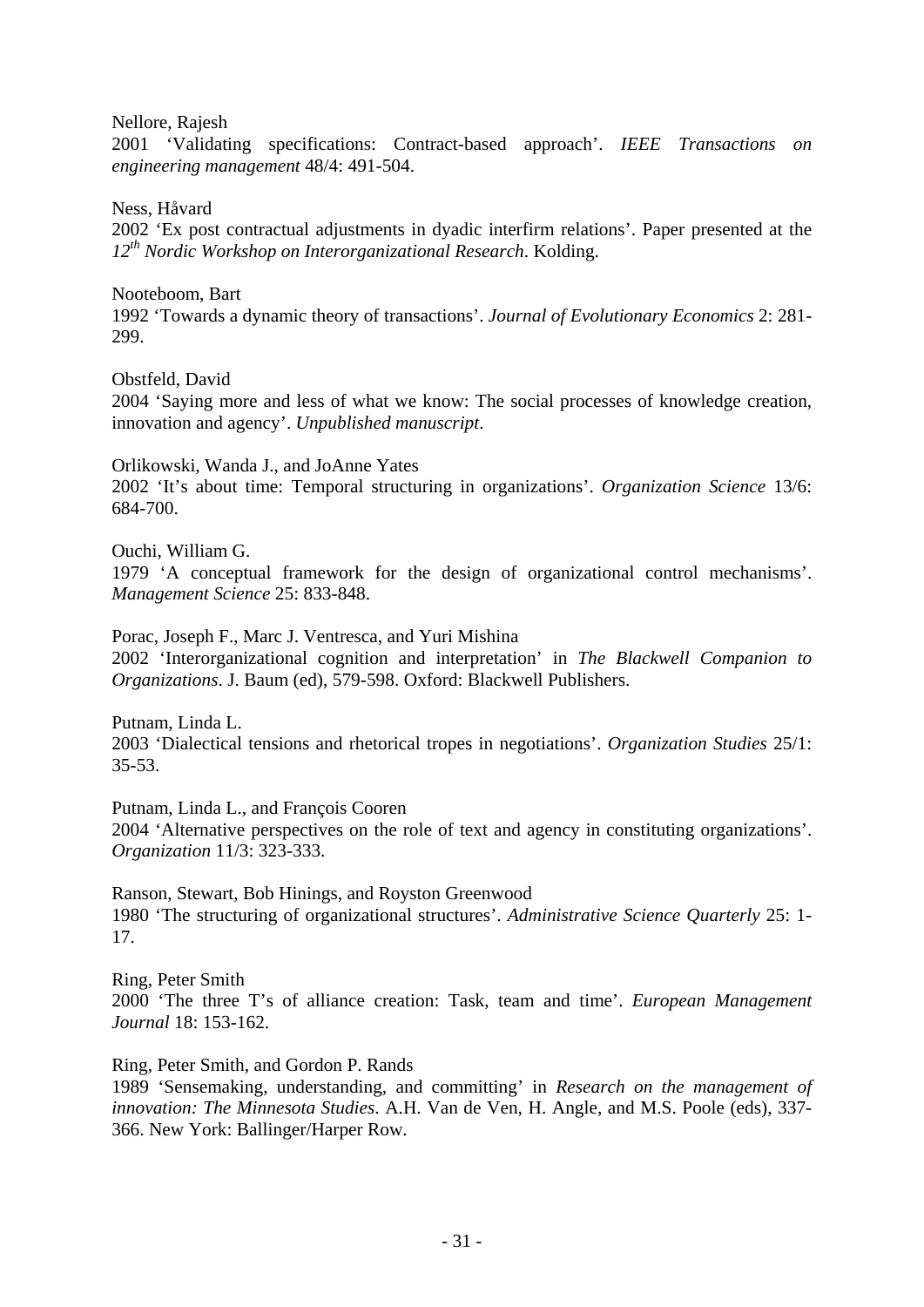Ring, Peter Smith, and Andrew H. Van de Ven

1989 'Formal and informal dimensions of transactions' in *Research on the management of innovation: The Minnesota Studies*. A.H. Van de Ven, H. Angle, and M.S. Poole (eds), 171- 192. New York: Ballinger/Harper Row.

Ring, Peter Smith, and Andrew H. Van de Ven 1994 'Developmental processes of cooperative interorganizational relationships'. *Academy of Management Review* 19: 90-118.

Rothaermel, Frank T., and David L. Deeds 2004 'Exploration and exploitation alliances in biotechnology: A system of new product

development'. *Strategic Management Journal* 25: 201-221.

Rouleau, Linda 2005 'Micro-practices of strategic sensemaking and sensegiving: How middle managers interpret and sell change every day'. *Journal of Management Studies* 42/7: 1413-1441.

Sampson, Rachelle C. 2003 'The role of lawyers in strategic alliances'. *Case Western Law Review* 53: 909-927.

Shankarmahesh, Malesh N., John B. Ford, and Michael S. LaTour 2004 'Determinants of satisfaction in sales negotiations with foreign buyers: Perceptions of US export executives'. *International Marketing Review* 21/4: 423-446.

Shenkar, Oded, and Yoram Zeira

1992 'Role conflict and role ambiguity of chief executive officers in international joint ventures'. *Journal of International Business Studies* 23: 55-75.

Simons, Robert 1995 *Levers of control: How managers use innovative control systems to drive strategic renewal*. Boston: HBS.

Sitkin, Sim. B., and Robert J. Bies 1993 'The legalistic organization: Definitions, dimensions, and dilemmas'. *Organization Science* 4/3: 345-351.

Sivadas, Eugene, and F. Robert Dwyer

2000 'An examination of organizational factors influencing new product success in internal and alliance-based processes'. *Journal of Marketing* 64: 31-49.

Snell, Robin S.

2002 'The learning organization, sensegiving and psychological contracts: A Hong Kong case'. *Organization Studies* 23/4: 549-569.

Sutcliffe, Kathleen M., and George P. Huber

1998 'Firm and industry as determinants of executive perceptions of the environment'. *Strategic Management Journal* 19: 793-807.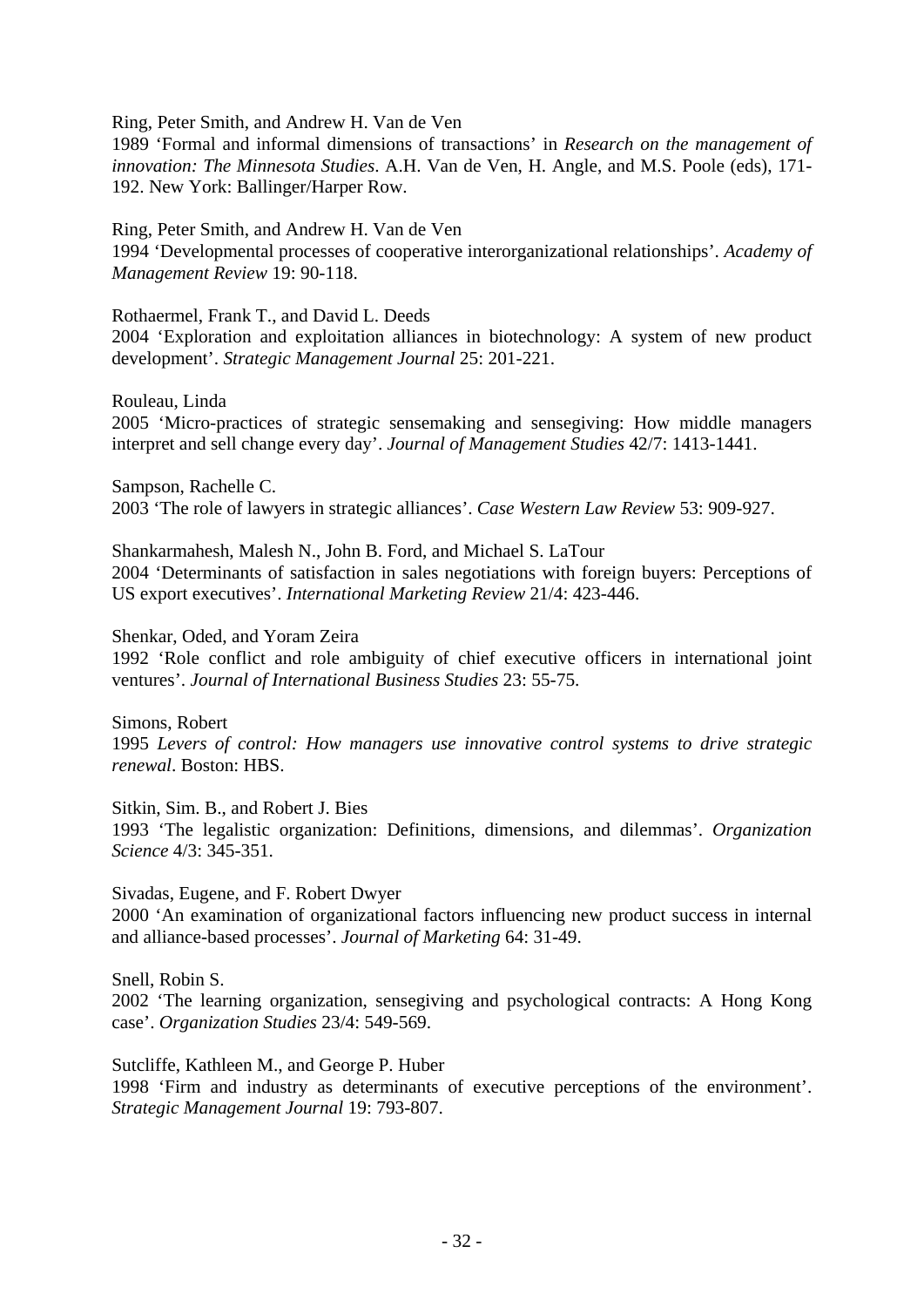Sutcliffe, Kathleen M., and Gerry M. McNamara

2001 'Controlling decision-making practice in organizations'. *Organization Science* 12/4: 484-501.

Sutcliffe, Kathleen M., and Klaus Weber 2003 'The high cost of accurate knowledge'. *Harvard Business Review* 81/5: 74-82.

Taylor, James R., and Daniel Robichaud 2004 'Finding the organization in the communication: Discourse as action and sensemaking'. *Organization* 11/3: 395-413.

Thomas, James B., and Linda K. Trevino

1993 'Information-processing in strategic alliance building: A multiple case approach'. *Journal of Management Studies* 30: 779-814.

Thomas, James B., Shawn M. Clark, and Dennis A. Gioia 1993 'Strategic sensemaking and organizational performance: Linkages among scanning, interpretation, action, and outcomes'. *Academy of Management Journal* 36: 239-270.

Turner, Jonathan H. 1987 'Toward a sociological theory of motivation'. *American Sociological Review* 52: 15-27.

Vaara, Eero

2003 'Post-acquisition integration as sensemaking: Glimpses of ambiguity, confusion, hypocrisy, and politicization'. *Journal of Management Studies* 40: 859-894.

Van de Ven, Andrew H., and M. Scott Poole

2005 'Alternative approaches for studying organizational change'. *Organization Studies* 26: 1377-1404.

Volberda, Henk W. 1998 *Building the flexible firm*. Oxford: Oxford University Press.

Walton, Richard E., and Robert B. McKersie

1965 *Behavioural theory of labour negotiations: An analysis of a social interaction system*. New York: McGraw Hill.

Weick, Karl E. 1969/1979 *The social psychology of organizing*. Reading: Addison-Wesley.

Weick, Karl E. 1987 'Substitutes for strategy' in *Competitive challenge*. D.J. Teece (ed), 221-233. Cambridge: Ballinger.

Weick, Karl E. 1993 'The collapse of sensemaking in organizations: The Mann Gulch disaster'. *Administrative Science Quarterly* 38: 628-652.

Weick, Karl E. 1995 *Sensemaking in organizations*. London: Sage.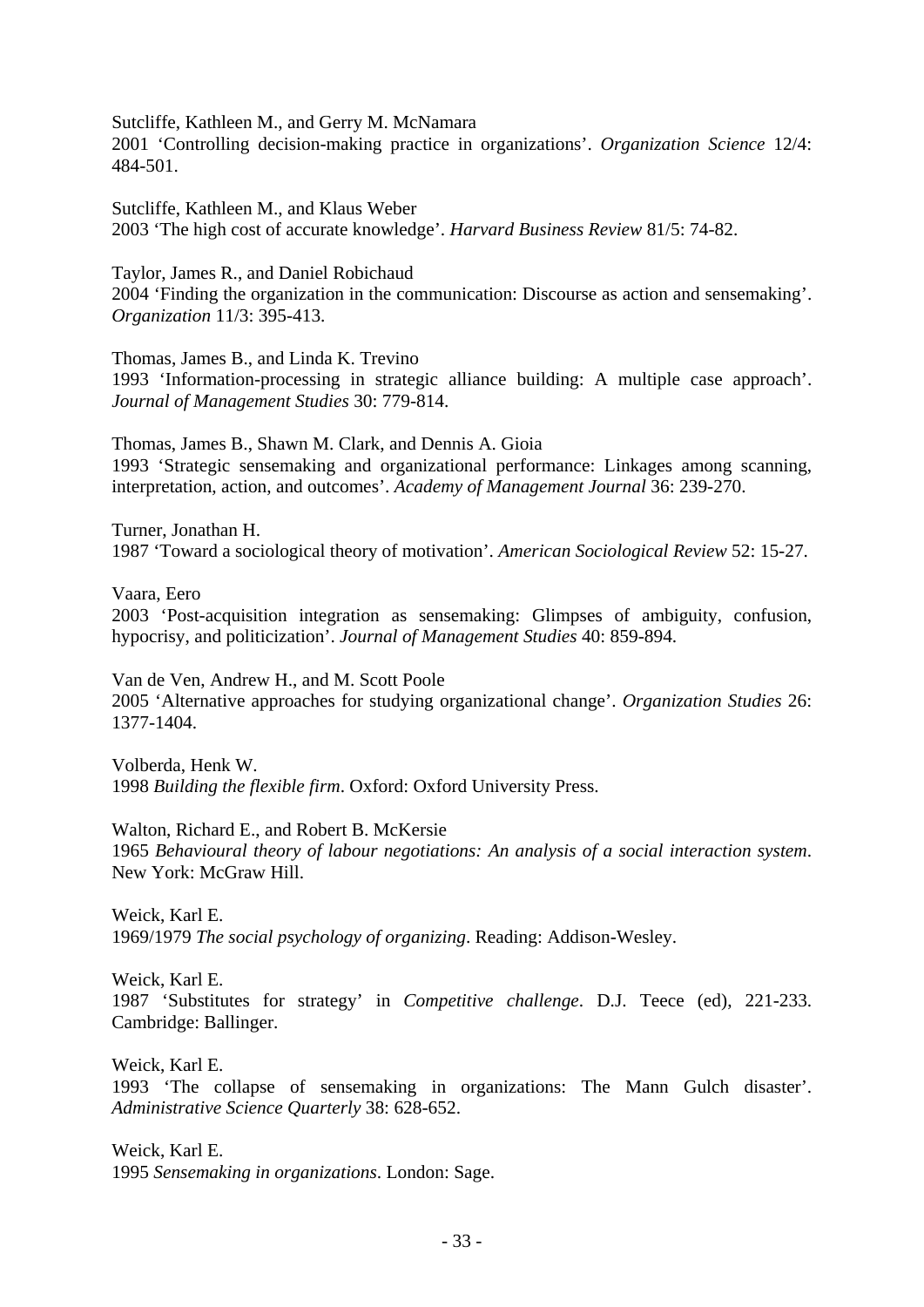Weick, Karl E. 2001 *Making sense of the organization*. Oxford: Blackwell.

Weick, Karl E. 2004 'Vita contemplativa. Mundane poetics: Searching for wisdom in organization studies'. *Organization Studies* 25: 653-668.

Weick, Karl E., and Reuben R. McDaniel Jr.

1989 'How professional organizations work: Implications for school organization and management' in *Schooling for tomorrow*. T.J. Sergiovanni, and J.H. Moore (eds), 330-355. Boston: Allyn and Bacon.

Weick, Karl E, and Roberts, Karlene H. 1993 'Collective mind and organizational reliability: The case of flight carrier operations on an aircraft carrier deck'. *Administrative Science Quarterly* 38: 357-381.

Weick, Karl E, and Kathleen M. Sutcliffe 2001 *Managing the unexpected: Assuring high performance in an age of complexity*. San Fransisco: Jossey-Bass.

Weick, Karl E., Kathleen M. Sutcliffe, and David Obstfeld 2005 'Organizing and the process of sensemaking'. *Organization Science* 16/4: 409-421.

White, Steven, and Steven S.-Y. Lui 2005 'Distinguishing costs of cooperation and control in alliances'. *Strategic Management Journal*, 26: 913-932.

Williamson, Oliver E. 1985 *The economic institutions of capitalism*. New York: Free Press.

Yakura, Elaine K. 2002 'Charting time: Timelines as temporal boundary objects'. *Academy of Management Journal* 45/5: 956-970.

Yu, Jisun, Rhonda Engelman, and Andrew H. Van de Ven 2005 'The integration journey: An attention-based view of the merger and acquisition integration process'. *Organization Studies* 26/10: 1501-1528.

Zollo, Maurizio, Jeff J. Reuer, and Harbir Singh 2002 'Interorganizational routines and performance in strategic alliances'. *Organization Science* 13: 701-713.

Zollo, Maurizio, and Sidney G. Winter 2002 'Deliberate learning and the evolution of dynamic capabilities'. *Organization Science* 13: 339-351.

Zollo, Maurizio, and Harbir Singh 2004 'Deliberate learning in corporate acquisitions: Post-acquisition strategies and integration capability in US bank mergers'. *Strategic Management Journal* 25:1233-1256.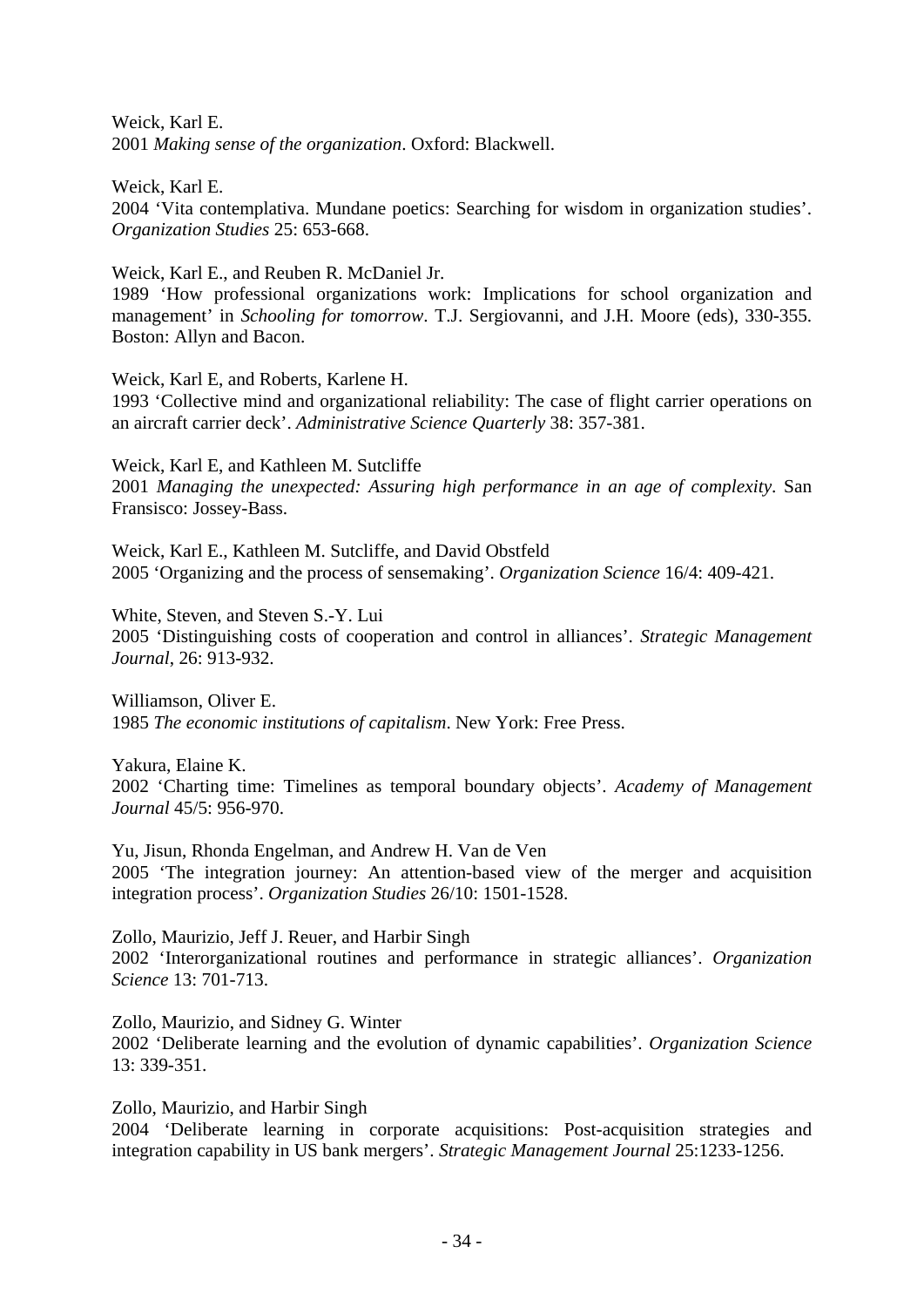#### **Figure 1**

**Relationships between formalization, mechanisms, sensemaking, and understanding in an interorganizational context**